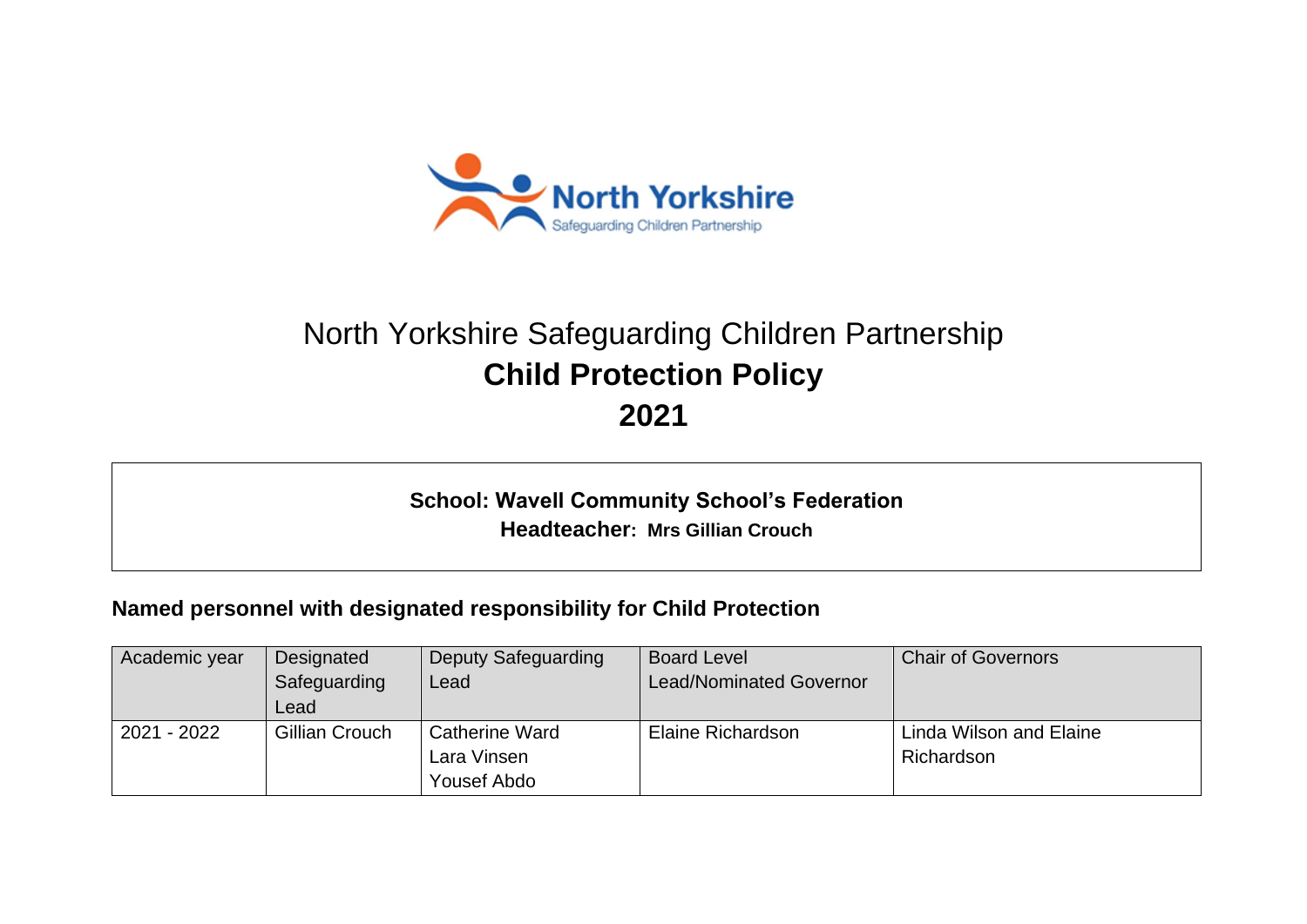## **Policy Review dates**

|                | Review Date   Changes made | By whom                                                                       | Date Shared with staff |
|----------------|----------------------------|-------------------------------------------------------------------------------|------------------------|
| <b>October</b> |                            | In line with LA updates and   Gillian Crouch and Elaine Richardson   15/10/21 |                        |
| 2021           | new KCSiE                  |                                                                               |                        |
|                |                            |                                                                               |                        |
|                |                            |                                                                               |                        |

## **Dates of Staff Training and details of course title and training provider**

| <b>Whole School</b>                                                                                         | Designated<br>Safeguarding<br>Lead/EHT                                                                                       | <b>Deputy Designated</b><br><b>Safeguarding Lead</b> | Headteacher/DSL                                                                                                    |
|-------------------------------------------------------------------------------------------------------------|------------------------------------------------------------------------------------------------------------------------------|------------------------------------------------------|--------------------------------------------------------------------------------------------------------------------|
| Autumn 2021<br><b>KCSinE</b><br><b>Online safeguarding</b><br>training<br><b>Prevent online</b><br>training | <b>Safer Recruitment</b><br>Wellbeing<br><b>DSL safeguarding</b><br>Safeguarding and<br><b>Ofsted webinar</b>                | <b>DSL update</b>                                    | <b>Safer Recruitment</b><br>Wellbeing<br><b>DSL safeguarding</b><br><b>Safeguarding and Ofsted webinar</b>         |
| Spring 2022<br><b>CP Policy - recap</b><br><b>KCSinE</b> – recap                                            | <b>Mental Health Lead</b><br><b>Wellbeing Champions</b><br><b>Talking about Mental</b><br><b>Health</b><br><b>Attendance</b> |                                                      | <b>Mental Health Lead</b><br><b>Wellbeing Champions</b><br><b>Talking about Mental Health</b><br><b>Attendance</b> |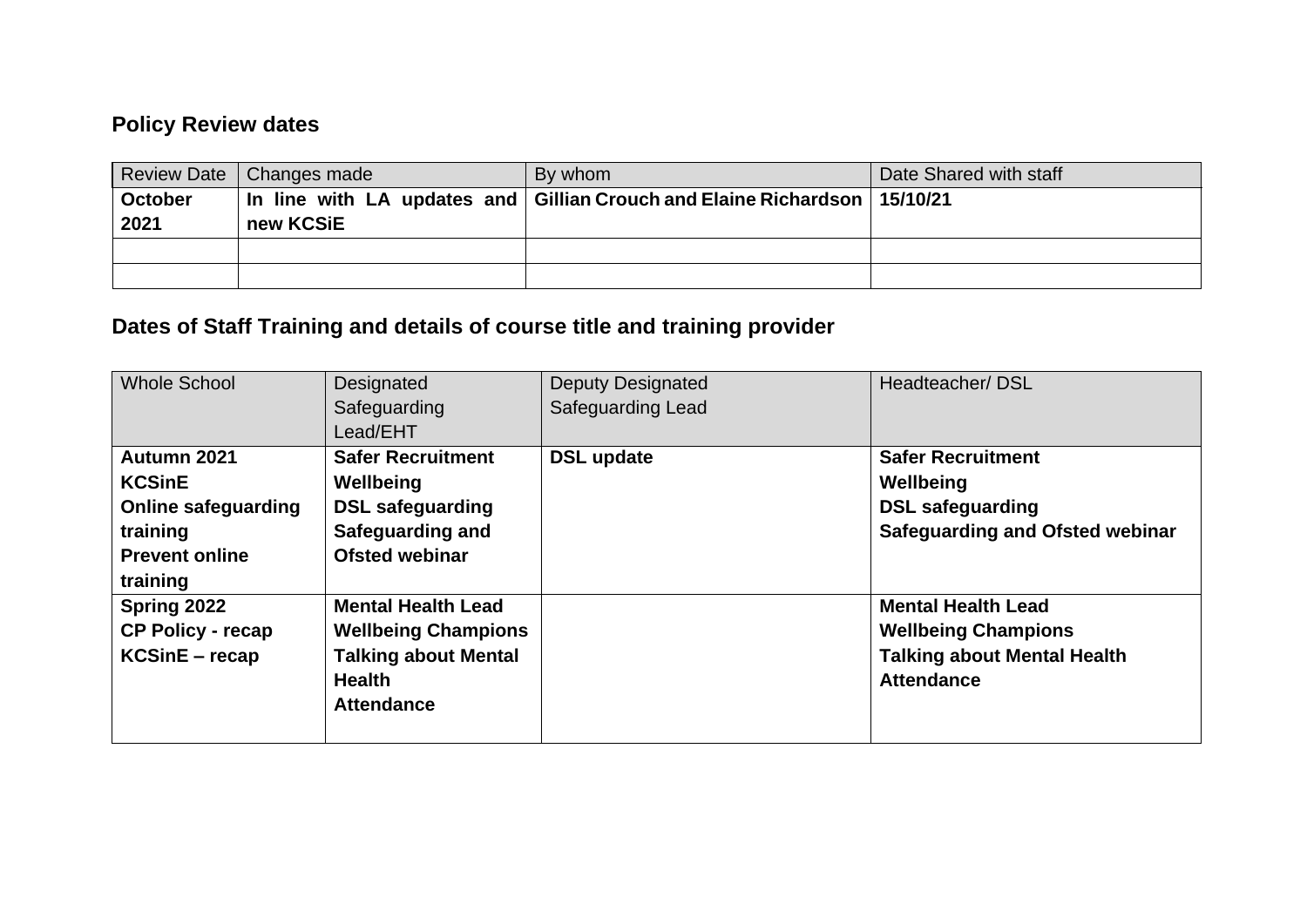#### <span id="page-2-0"></span>**Contents**

| <b>Policy References</b> |                                                                                              |    |  |  |
|--------------------------|----------------------------------------------------------------------------------------------|----|--|--|
| 8.                       | <b>PROCEDURES</b>                                                                            | 23 |  |  |
| <u>7.</u>                | CHILDREN POTENTIALLY AT GREATER RISK OF HARM                                                 | 22 |  |  |
| 6.                       | IDENTIFYING CHILDREN AND YOUNG PEOPLE WHO ARE SUFFERING OR LIKELY TO SUFFER SIGNIFICANT HARM | 20 |  |  |
| <u>5.</u>                | <b>ROLES AND RESPONSIBILITIES</b>                                                            | 6  |  |  |
| 4.                       | <b>SCHOOL COMMITMENT</b>                                                                     | 5  |  |  |
| <u>3.</u>                | <b>INTRODUCTION</b>                                                                          | 4  |  |  |
| 2.                       | <b>POLICY REFERENCES</b>                                                                     | 3  |  |  |
| <u>1.</u>                | <b>CONTENTS</b>                                                                              | 3  |  |  |

<span id="page-2-1"></span>**Policy References**

The policy updates the sample policy issued in 2020 and is in line with:

- Sections 175 of the Education Act 2002 and Education (Independent School Standards) Regulations 2014.
- [North Yorkshire Safeguarding Children Partnership \(NYSCP\) Safeguarding Procedures and Practice Guidance](https://www.safeguardingchildren.co.uk/professionals/)
- *[Working Together To Safeguard Children](https://www.gov.uk/government/publications/working-together-to-safeguard-children--2)* HM Government 2018
- *[Keeping Children Safe in Education](https://www.gov.uk/government/publications/keeping-children-safe-in-education--2)* (KCSIE) DfE 2021
- School's duty under the Children Act 2004, to co-operate with other organisations and agencies.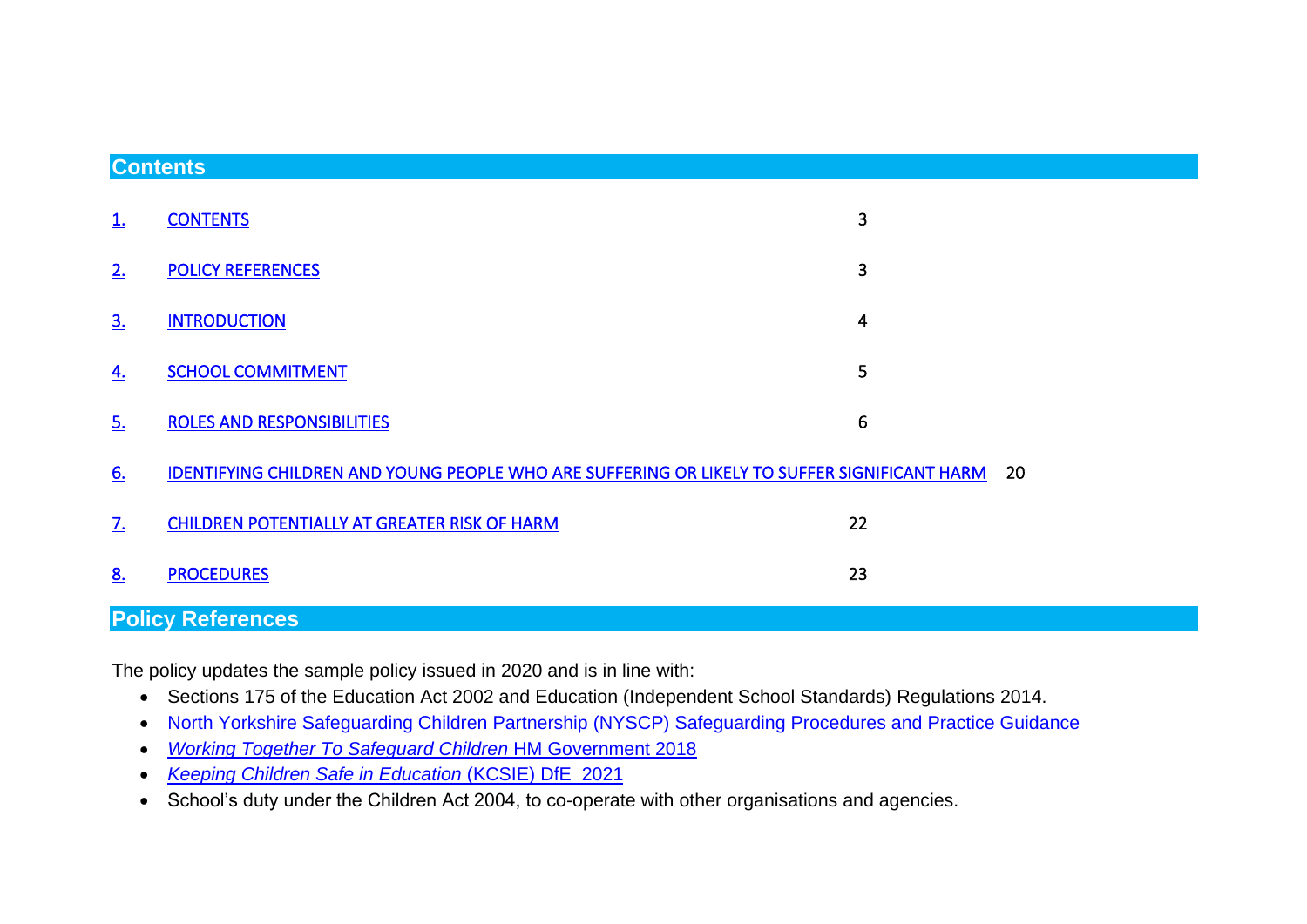- *What To Do If You Are Worried A Child is Being Abused* 2015
- Recommendations from national and local Serious Case Reviews
- *Statutory Framework for the Early Years Foundation Stage 2021* [Statutory framework for the early years foundation stage \(publishing.service.gov.uk\)](https://assets.publishing.service.gov.uk/government/uploads/system/uploads/attachment_data/file/974907/EYFS_framework_-_March_2021.pdf)
- *[Sexual Violence and sexual harassment between children in schools and colleges DfE 2021](https://assets.publishing.service.gov.uk/government/uploads/system/uploads/attachment_data/file/999239/SVSH_2021.pdf)*
- *DfE guidance relating to COVID19 [https://www.gov.uk/government/publications/covid-19-safeguarding-in-schools-colleges](https://www.gov.uk/government/publications/covid-19-safeguarding-in-schools-colleges-and-other-providers)[and-other-providers](https://www.gov.uk/government/publications/covid-19-safeguarding-in-schools-colleges-and-other-providers)*

#### <span id="page-3-0"></span>**Introduction**

#### **This policy applies to all adults, including volunteers, working in or on behalf of the school.**

Safeguarding and promoting the welfare of children is **everyone's** responsibility. **Everyone** who comes into contact with children and their families and carers has a role to play. In order to fulfil this responsibility effectively, all professionals should make sure their approach is child-centred. This means that they should consider, at all times, what is in the **best interests** of the child.  *Keeping Children Safe in Education* (KCSIE) DfE 2021

Safeguarding includes the establishment and implementation of procedures to protect children from deliberate harm, however, safeguarding also encompasses all aspects of pupils' health, and safety and well-being (see School Child Protection Manual – Section B – Practice Guidance/Related school safeguarding policies).

Safeguarding and promoting the welfare of children is defined as:

- Protecting children from maltreatment;
- Preventing impairment of children's mental and physical health or development;
- Ensuring that children grow up in circumstances consistent with the provision of safe and effective care; and
- Taking action to enable all children to have the best outcomes.

## **Sample insert for school brochure**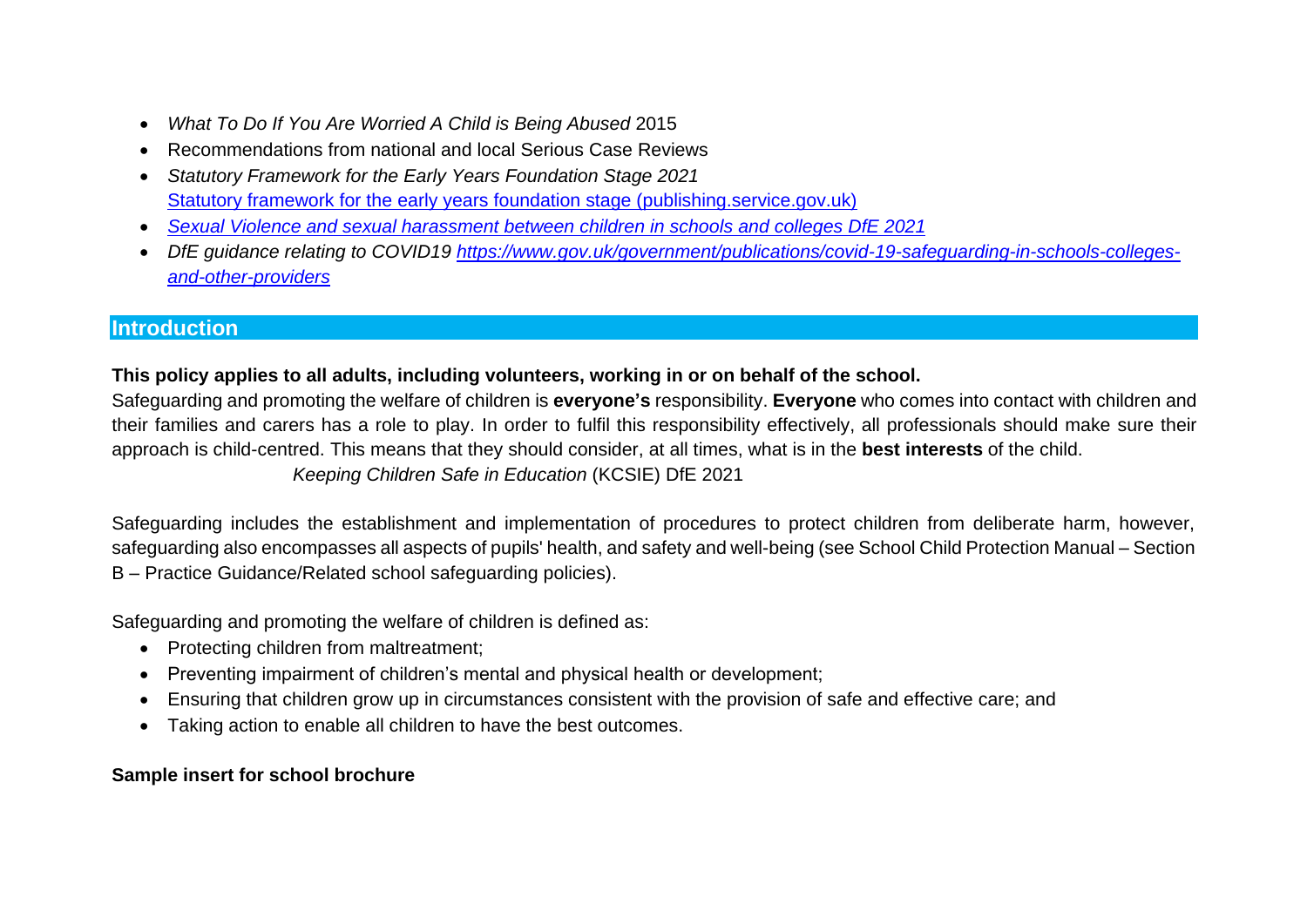Wavell Community Schools' Federation is committed to ensuring the welfare and safety of all children in school. All North Yorkshire schools, including Wavell Community Schools' Federation, follow the North Yorkshire Safeguarding Children Partnership procedures. Our schools will, endeavour to discuss all concerns with parents about their child/ren. However, there may be exceptional circumstances when our schools will discuss concerns with Social Care and/or the Police without parental knowledge (in accordance with Child Protection procedures). Our schools will, of course, always aim to maintain a positive relationship with all parents. The school's child protection policy is available publicly *via the schools individual websites [www.wavell-inf.n-yorks.sch.uk](http://www.wavell-inf.n-yorks.sch.uk/)*

*[www.wavell-jun.n-yorks.sch.uk](http://www.wavell-jun.n-yorks.sch.uk/)*

#### <span id="page-4-0"></span>**School Commitment**

**The Designated Safeguarding Lead is: Mrs Gillian Crouch (EHT)**

#### **And the person/s who deputise/s in their absence is/are: Mrs Catherine Ward (DHT), Miss Lara Vinsen (AHT) and Mr Yousef Abdo (AHT)**

Our Federation is committed to Safeguarding and Promoting the Welfare of all of its pupils*.* Each pupil's welfare is of paramount importance. We recognise that some children *may* be especially vulnerable to abuse e.g. those with Special Educational Needs and Disabilities or Physical Health Issues (ref. KCSIE para 185). We recognise that children who are abused or neglected may find it difficult to develop a sense of self-worth and to view the world in a positive way. Whilst at school, their behaviour may be challenging. We recognise that some children who have experienced abuse may harm others. We will always take a considered and sensitive approach in order that we can support all of our pupils.

#### **Multi-agency working in North Yorkshire**

With effect from 29<sup>th</sup> September 2019, North Yorkshire Safeguarding Children Partnership amalgamated with North Yorkshire Children Trust Board to form the North Yorkshire Safeguarding Children Partnership (NYSCP). The school has a pivotal role to play in multi-agency safeguarding arrangements NYSCP, and contributes to multi-agency working in line with statutory guidance Working Together to Safeguard Children 2018.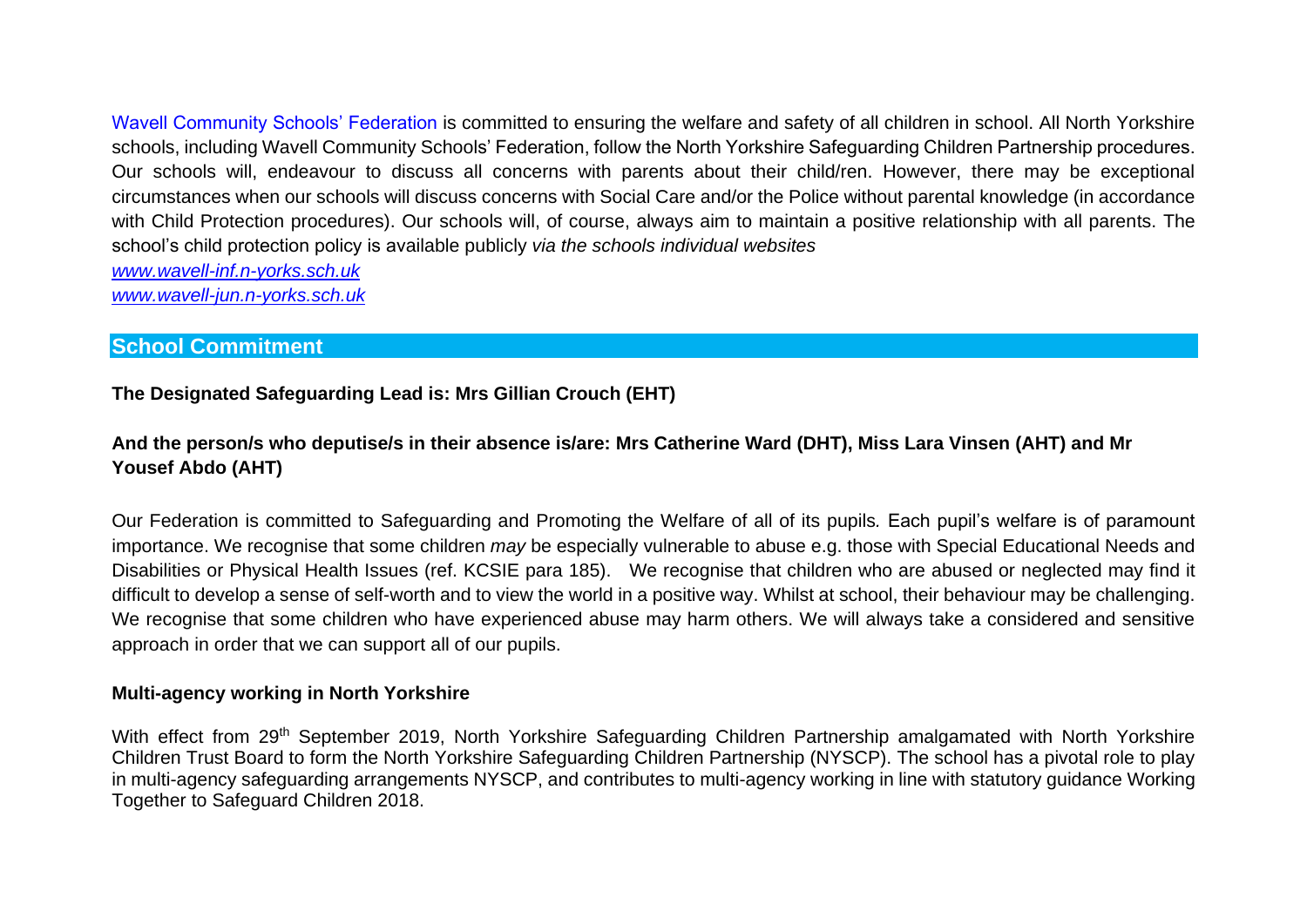The three statutory safeguarding partners (North Yorkshire County Council, Health, and Police) have made arrangements to allow all schools and colleges in the local area to be fully engaged, involved and included in the new safeguarding arrangements. As a named as a relevant agency we are under a statutory duty to co-operate with the published arrangements.

#### **THE SCHOOL IS AWARE OF AND WILL ALWAYS ACT IN LINE WITH [THE NYSCP POLICIES AND PROCEDURES AND](http://www.safeguardingchildren.co.uk/)  [PRACTICE GUIDANCE](http://www.safeguardingchildren.co.uk/)**

#### <span id="page-5-0"></span>**Roles and Responsibilities**

#### **The Governing Body/Proprietor/Management Committee should ensure that:**

- the school has a whole school approach to safeguarding and that all systems, processes and policies operate with the best interests of the child at their heart
- the school is aware of and complies with the Local Authority's arrangements to promote co-operation between itself, the school and relevant partners and organisations who are engaged in activities relating to children
- the school contributes to inter-agency working in line with statutory guidance Working [Together to Safeguard](https://www.gov.uk/government/publications/working-together-to-safeguard-children--2) Children
- the school understands the local criteria for action and the local protocol for assessment (see the Framework for Decision [Making\)](https://www.safeguardingchildren.co.uk/professionals/practice-guidance/threshold-document/)
- there is a clear accountability for the commissioning and / or provision of services designed to safeguard and promote the welfare of children
- there is a senior board level lead to take strategic leadership responsibility for the school's safeguarding arrangements (e.g. nominated governor)
- the school has a child protection policy and procedures in place. They are in accordance with government guidance and refer to locally agreed inter-agency procedures put in place by the NYSCP, are updated annually, and available publicly either via the school or college website or by other means
- the school has a behaviour policy in place, which includes measures to prevent bullying, including cyberbullying, prejudicebased and discriminatory bullying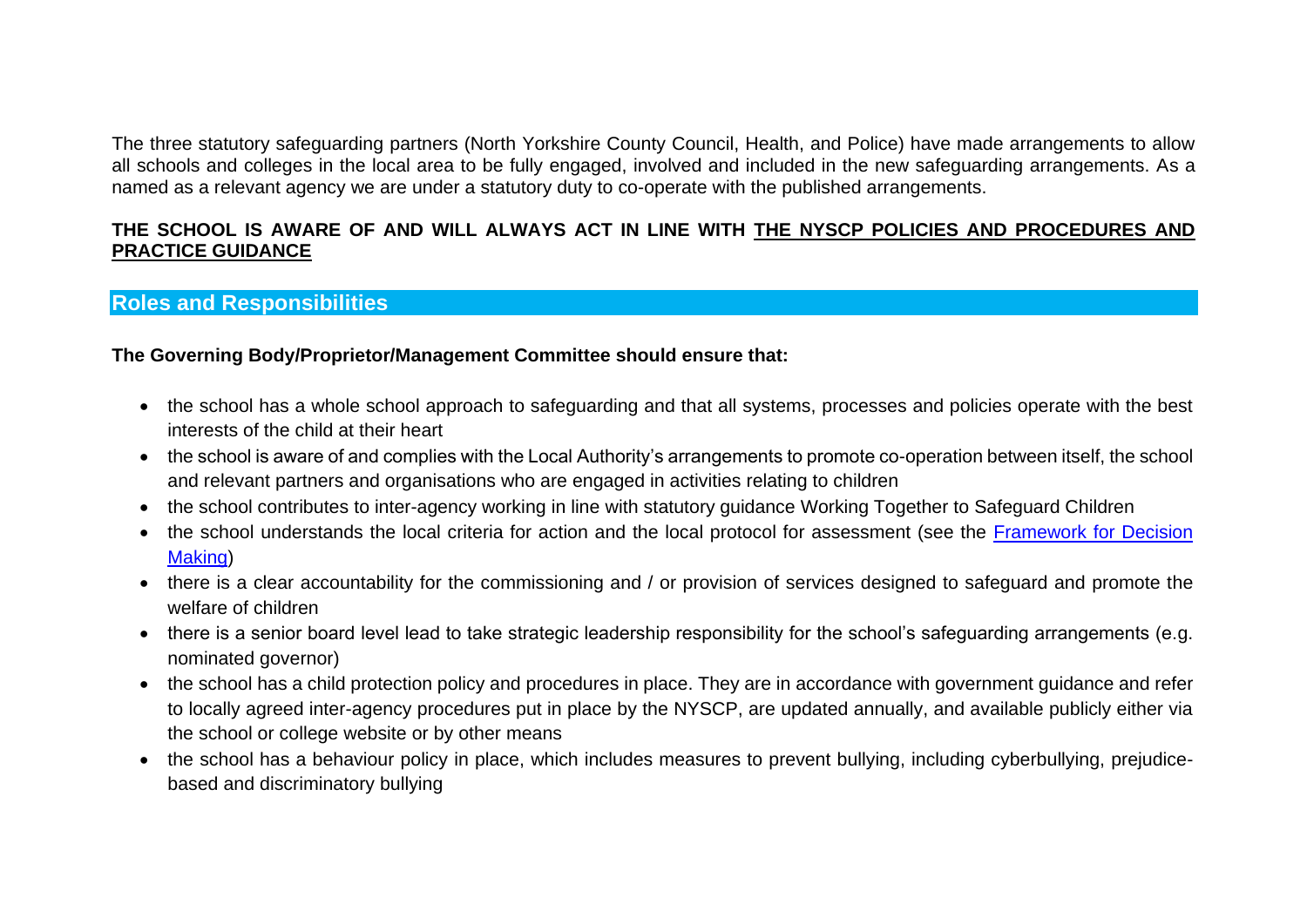- there is recognition of the expertise that staff build by undertaking safeguarding training and managing safeguarding concerns on a daily basis. Opportunity should therefore be provided for staff to contribute to and shape safeguarding arrangements and child protection policy
- the child protection policy and procedures are provided to and read by all staff, including temporary staff and volunteers, on induction.
- all staff read at least part one (or Annex A, if appropriate) of KCSIE 2021 and all leaders and staff who work directly with children read Annex B of KCSIE 2021
- mechanisms are in place to assist staff to understand and discharge their role and responsibilities as set out in Part one of KCSIE 2021 to ensure that all staff understand and follow the policies and procedures adopted by the governing body
- all staff undertake appropriate child protection training (including online safety)
- a senior member of the school's leadership team is designated to take lead responsibility for safeguarding and child protection (Designated Safeguarding Lead). This is explicit in the DSL's job description (Annex C KCSIE) and the need for a deputy DSL is reviewed
- the DSL has the appropriate authority and the time, funding, training, resources and support to provide advice and support to other staff on child welfare and child protection matters, to take part in strategy discussions and inter-agency meetings – and/or to support other staff to do so – and to contribute to the assessment of children
- information regarding the role of the DSL is provided to all staff and volunteers on induction
- a designated teacher is appointed and appropriately trained to promote the educational achievement of children who are looked after and have previously been looked after, (children who have left care through adoption, special guardianship or child arrangement orders or who were adopted from state care outside England and Wales,) and should work with the Virtual School Head.
- staff have the skills, knowledge and understanding necessary to keep looked after, and previously looked after children safe
- appropriate staff have the information they need in relation to a child's looked after legal status
- the DSL holds information on which children have a social worker so that decisions can be made in the best interests of the child's safety, welfare and educational outcomes and that child protection files are maintained
- the school accesses a range of advice to help them identify children in need of additional mental health support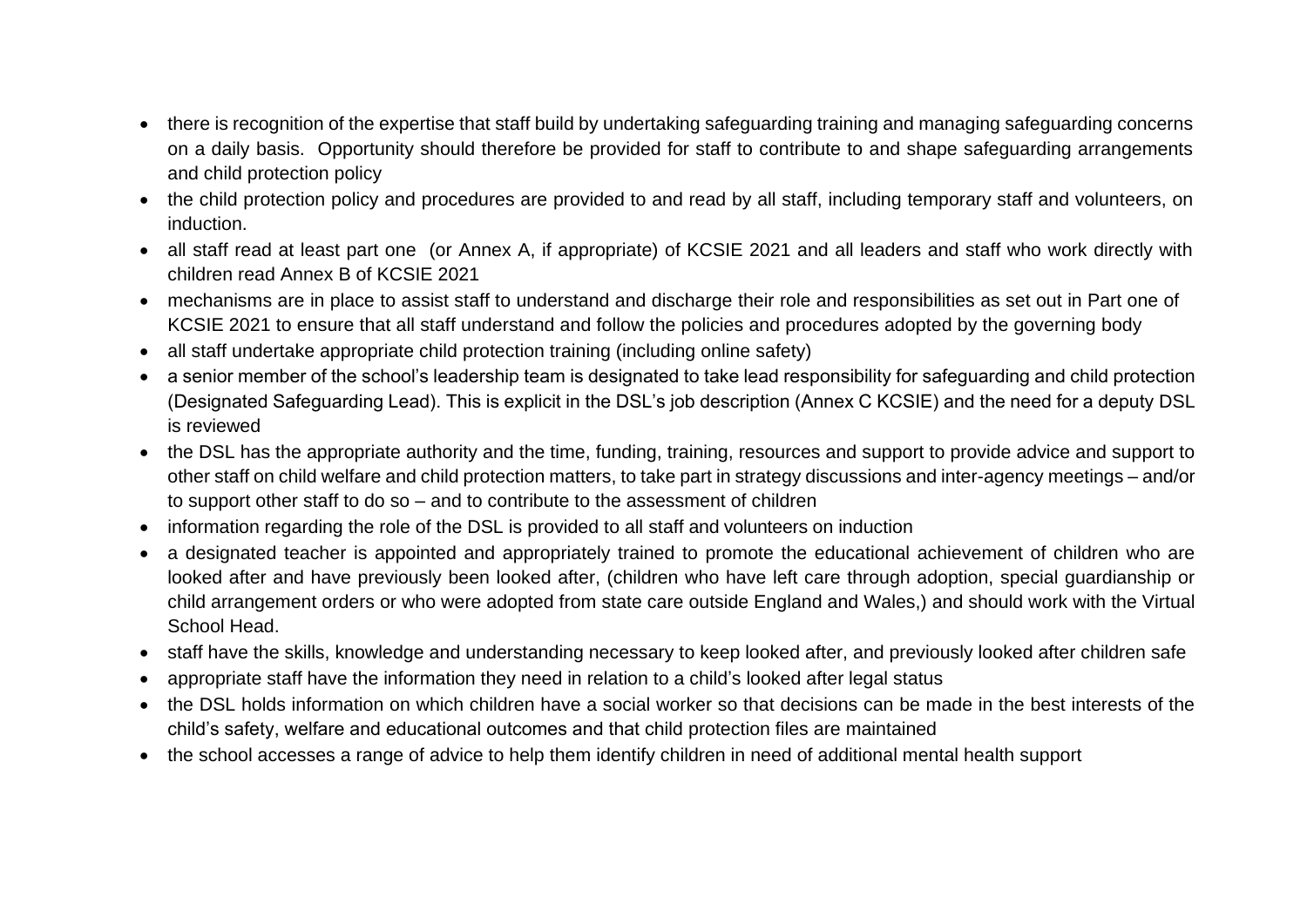- the school prevents people who pose a risk of harm from working with children by adhering to statutory responsibilities to check staff who work with children*,* and taking proportionate decisions on whether to ask for any checks beyond what is required and ensuring volunteers are appropriately supervised
- the school has written recruitment and selection policies and procedures in place
- at least one person on any appointment panel has undertaken safer recruitment training
- the school has a staff behaviour policy (code of conduct) which should amongst other things include acceptable use of technologies, staff/pupil relationships and communications including the use of social media. This is provided to all staff, including temporary staff and volunteers, on induction
- staff and governors adhere to the school's policy on acceptable use of technologies and communication using technologies. [CYPS Information Site](https://cyps.northyorks.gov.uk/health-wellbeing-pshe) includes a model acceptable use policy for staff and governors to sign (in the NYCC [Online Safety](https://cyps.northyorks.gov.uk/online-safety) Guidance for Schools)
- the school has a [code of conduct for governors](https://www.nga.org.uk/codeofconduct2017)
- the school has procedures for dealing with allegations of abuse against staff, including supply staff, and volunteers that comply with guidance from the NYSCP and locally agreed inter-agency procedures (see School Child Protection Manual – Section B - Practice Guidance/Allegations Regarding Person(s) Who Work With Children in this policy)
- the proprietor/chair of governors liaises with the LADO and/or partner agencies in the event of allegations of abuse being made against the head teacher
- in the event of allegations of abuse being made against the Headteacher, where the Headteacher is also the sole proprietor of an independent school, allegations are reported directly to the LADO.
- there are procedures in place to make a referral to the Disclosure and Barring Service (DBS) if a person in regulated activity has harmed or poses a risk of harm to a child or vulnerable adult and the individual has been removed from working (paid or unpaid) in regulated activity, or would have been removed had they not left
- children are taught about safeguarding, including online, through teaching and learning opportunities, and recognise that a one size fits all approach may not be appropriate for all children, and a more personalised or contextualised approach for more vulnerable children, victims of abuse and some SEND children might be needed. Schools should consider all of this as part of providing a broad and balanced curriculum. This may include covering relevant issues for schools through -Relationships Education (for all primary pupils) and Relationships and Sex Education (for all secondary pupils) and Health Education (for all pupils in state-funded) The statutory RSHE guidance can be found [here](https://www.gov.uk/government/publications/relationships-education-relationships-and-sex-education-rse-and-health-education)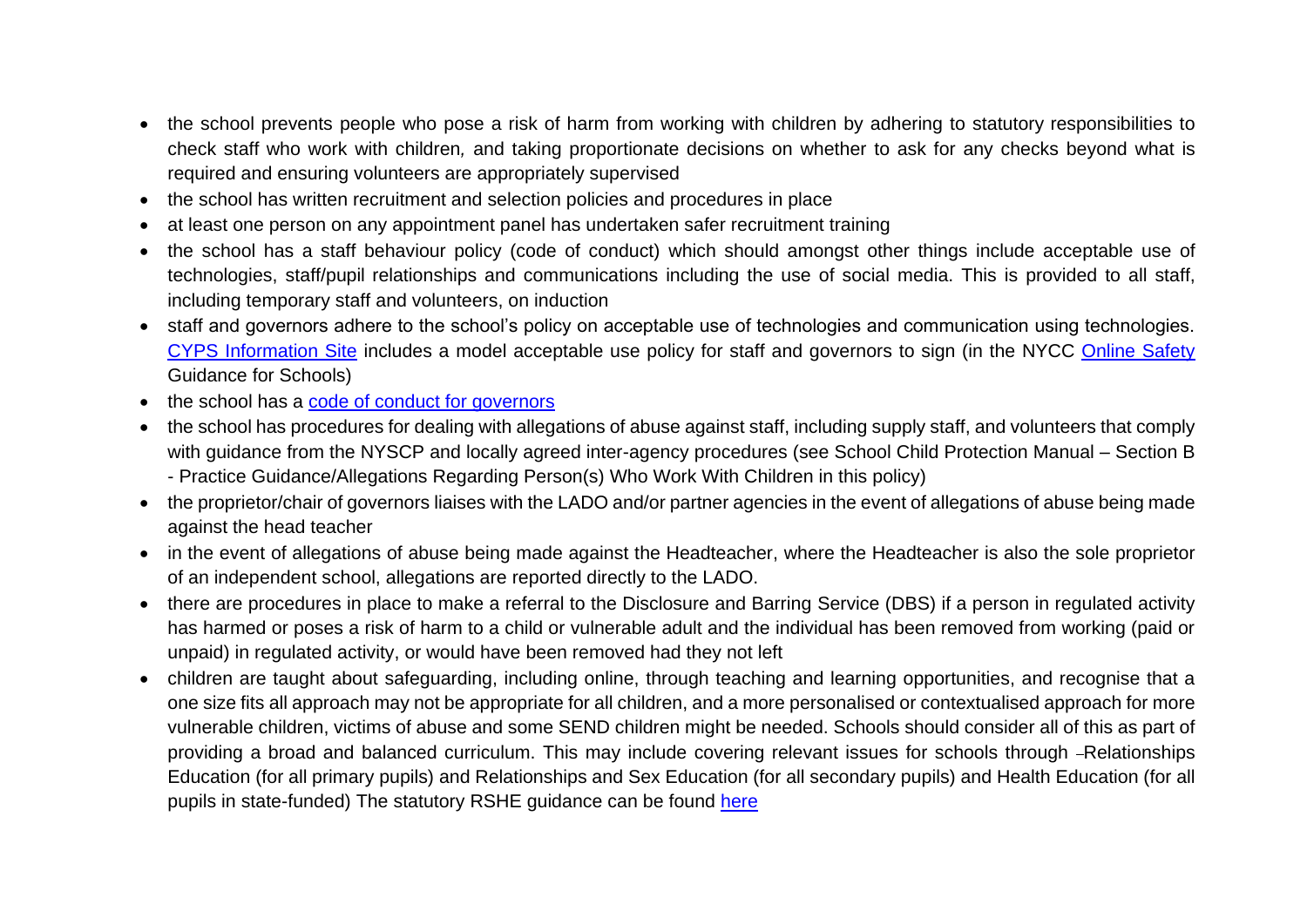- appropriate filters and appropriate monitoring systems are in place so children are safeguarded from potentially harmful and inappropriate online material being careful that "over blocking" does not lead to unreasonable restrictions as to what children can be taught with regards to online teaching and safeguarding (Ref KCSIE para 123). [UK Safer Internet Centre](https://www.saferinternet.org.uk/advice-centre/teachers-and-school-staff/appropriate-filtering-and-monitoring)
- as schools increasingly work online that children are appropriately safeguarded and additional guidance to keep children safe online, (including when they are on line at home) is provided in KCSIE Para 123 - 135 and at [safeguarding-in-schools](https://www.gov.uk/government/publications/covid-19-safeguarding-in-schools-colleges-and-other-providers/coronavirus-covid-19-safeguarding-in-schools-colleges-and-other-providers)[colleges-and-other-providers](https://www.gov.uk/government/publications/covid-19-safeguarding-in-schools-colleges-and-other-providers/coronavirus-covid-19-safeguarding-in-schools-colleges-and-other-providers) and [safeguarding-and-remote-education](https://www.gov.uk/guidance/safeguarding-and-remote-education-during-coronavirus-covid-19)
- all staff and governors recognise that children are capable of abusing their peers (including online).
- A policy and procedures are in place with regards to peer on peer abuse and followed by all staff (ref KCSIE paras 46 -54 and 144 - 146, and KCSIE Part 5 Child on Child Sexual Violence and Sexual Harassment), all staff should have due regard to this and updated DfE guidance Sexual Violence and sexual harassment between children in schools and colleges (September 2021).
- the school has due regard to the duties to prevent people from being drawn into terrorism and to protect and prepare pupils against the risk of a terrorist attack (there is a definition of terrorism in Annex B- Preventing Radicalisation).
- all staff understand the risk factors regarding female genital mutilation and known cases are reported
- appropriate safeguarding responses are in place to children who go missing from education (ref KCSIE para 85 and 164) including the statutory duty to notify the LA, as appropriate, when a pupil's name is about to be deleted from the school admission register
- **Use of school premises for non-school activities** Where the school rents out school facilities / premises to organisations or individuals, they should ensure that appropriate arrangements are in place to keep children safe. The governing body should seek assurances that the body concerned has appropriate safeguarding and child protection policies and procedures in place (including inspecting these as necessary) KCSIE paras 155 - 156
- there is an annual review of policies and procedures and the NYSCP Schools' Safeguarding Audit is completed and submitted every other year as required by NYSCP
- any deficiencies or weaknesses regarding child protection arrangements, whenever identified, are remedied without delay
- when there is a safeguarding concern the child's wishes and feelings are taken into account when determining what action to take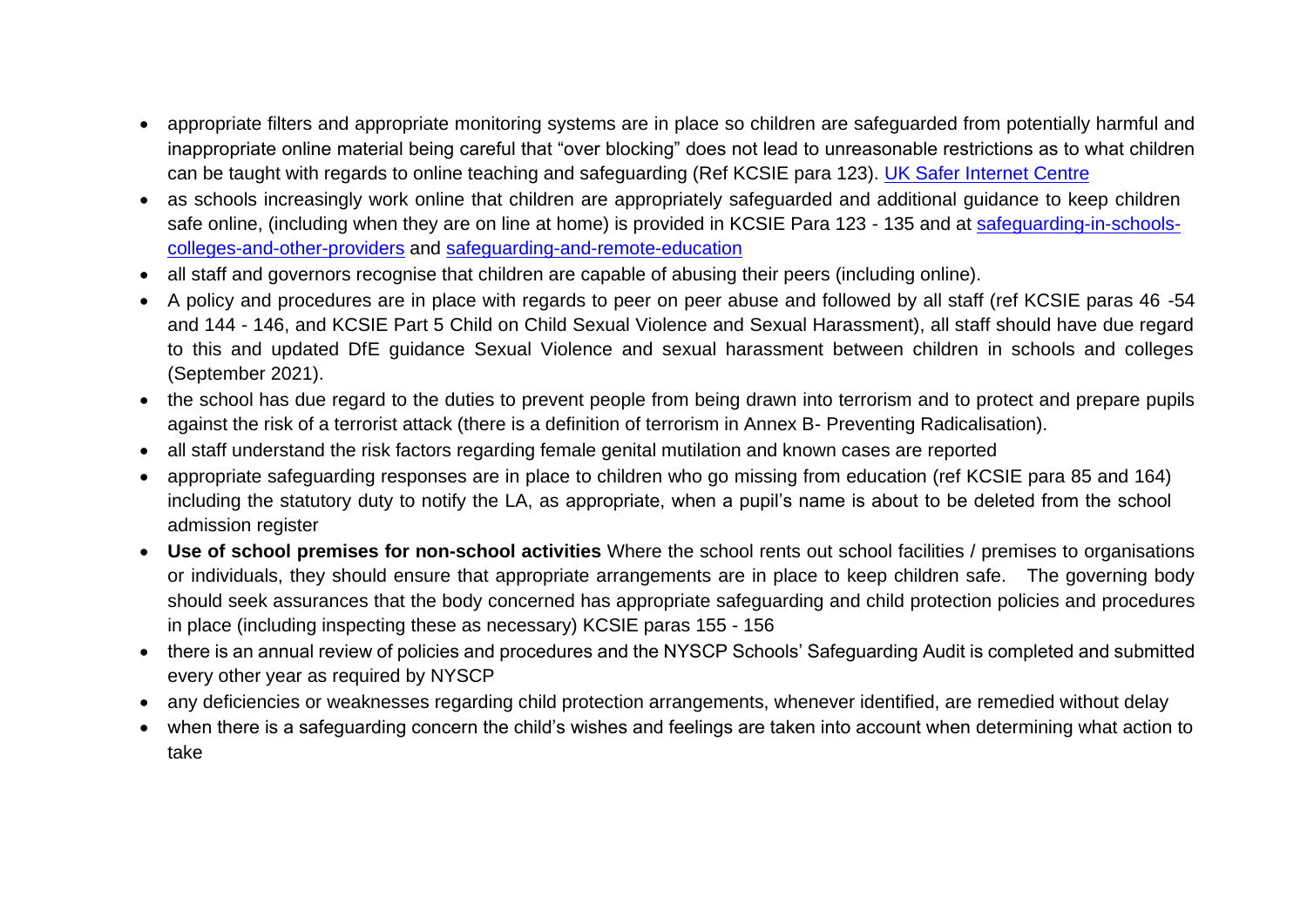- systems are well promoted, easily understood and easily accessible for children to confidentially report abuse, knowing their concerns will be treated seriously and knowing they can safely express their views and give feedback
- staff are aware that children with SEN, disabilities, mental health or medical conditions can face additional safeguarding challenges and additional barriers can exist when recognising abuse and neglect in this group of children and this policy links with the schools SEND policy

The Headteacher/Principal should ensure that:

- the policies and procedures adopted by the Governing Body or Proprietor, particularly concerning referrals of cases of suspected abuse and neglect, are fully implemented and followed by all staff
- they liaise with the LADO and partner agencies in the event of allegations of abuse being made against a member of staff or volunteer
- they receive appropriate safeguarding and child protection training which is regularly updated

#### **The Designated Safeguarding Lead:**

The DSL role is set out in full in KCSIE 2021 Annex C and this should be explicit in the DSL's job description. The role carries a significant level of responsibility and they should be a senior member of staff on the school's leadership team and take lead responsibility for safeguarding and child protection (including online safety). They should be given the time, funding, training, resources and support to carry out their role and to provide advice and support to other staff on child welfare, safeguarding and child protection matters, to take part in strategy discussions and inter-agency meetings, and/or to support other staff to do so, and to contribute to the assessment of children.

The DSL and Deputy (if appropriate) will:

#### **Manage referrals**

- Refer cases of suspected abuse to the local authority children's social care as required
- Support staff who make referrals to local authority children's social care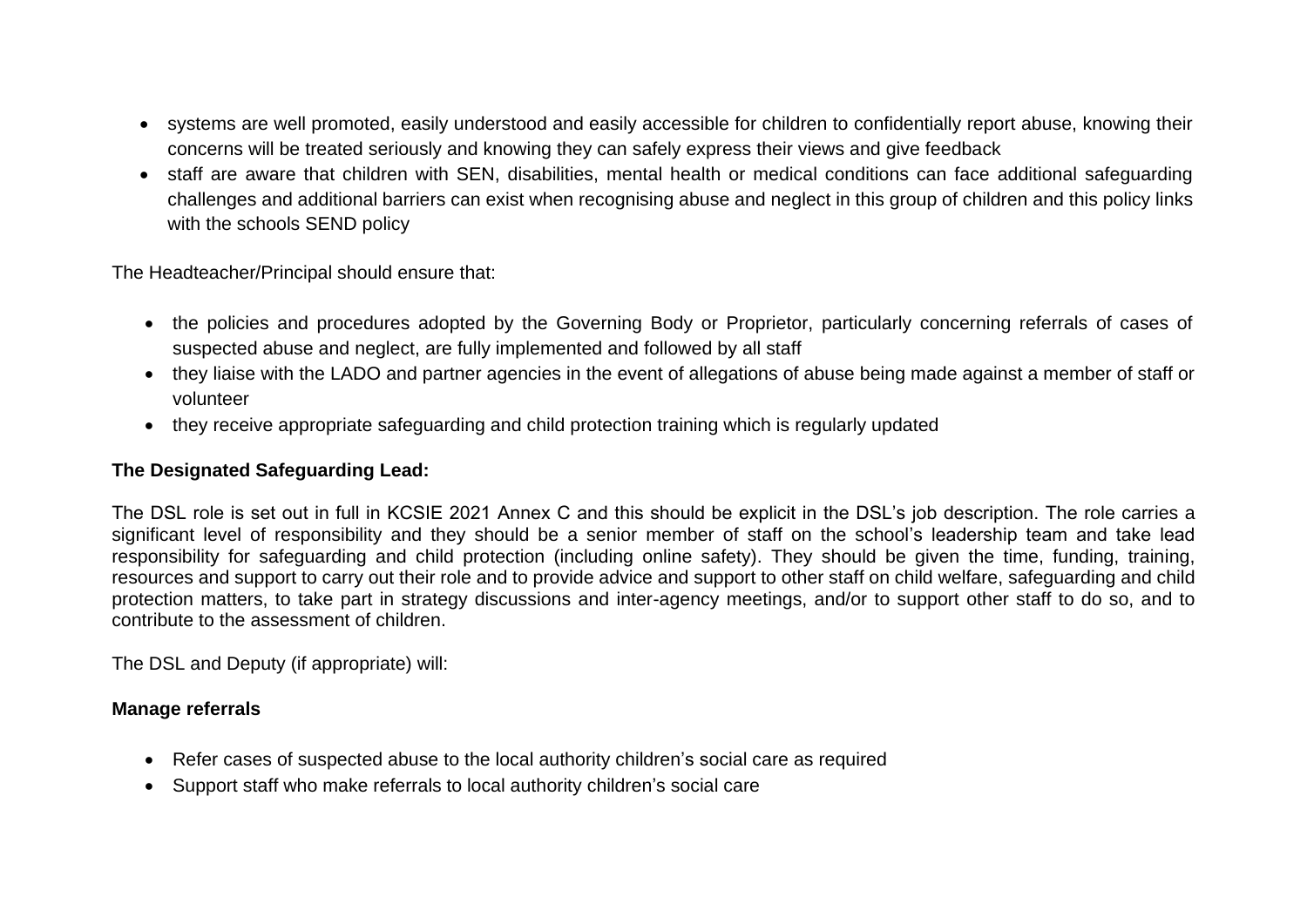- Refer cases to the Channel panel through the universal referral form where there is a radicalisation concern as required
- Support staff who make referrals to the Channel panel
- Refer cases where a person is dismissed or left due to risk/harm to a child to the Disclosure and Barring Service as required; and
- Refer cases where a crime may have been committed to the Police as required (the quidance NPCC- When to call [the police](https://www.npcc.police.uk/documents/Children%20and%20Young%20people/When%20to%20call%20the%20police%20guidance%20for%20schools%20and%20colleges.pdf) should help DSLs understand when they should consider calling the police and what to expect when they do.)
- If after a referral the child's situation does not appear to be improving the DSL (or the person that made the referral) should press for re- consideration to ensure their concerns have been addressed and, most importantly, that the child's situation improves
- Report cases of prejudice, hate based incidents or hate crimes to the Local Authority through the [online reporting](https://consult.northyorks.gov.uk/snapwebhost/s.asp?k=146952740744)  [system.](https://consult.northyorks.gov.uk/snapwebhost/s.asp?k=146952740744) Hate crimes should also be reported to [the police](http://www.report-it.org.uk/your_police_force)
- Access a range of advice to help them identify children in need of additional mental health support. More information can be found in the [mental health and behaviour in schools guidance,](https://www.gov.uk/government/publications/mental-health-and-behaviour-in-schools--2)

#### **Work with others**

- Act as a source of support, advice and expertise for staff
- Act as a point of contact with the three safeguarding partners
- As required, liaise with the 'case manager' and the LADO for child protection concerns in cases which concern a staff member
- Liaise with the Headteacher or principal to inform them of issues especially ongoing enquiries under section 47 of the Children Act 1989 and police investigations
- For Looked-After children have available the details of the child's social worker and the name of the virtual school head in the authority that looks after the child
- Liaise with staff on matters of safety, safeguarding and welfare (including online and digital safety,) and when deciding whether to make a referral by liaising with relevant agencies, so that children's needs are considered holistically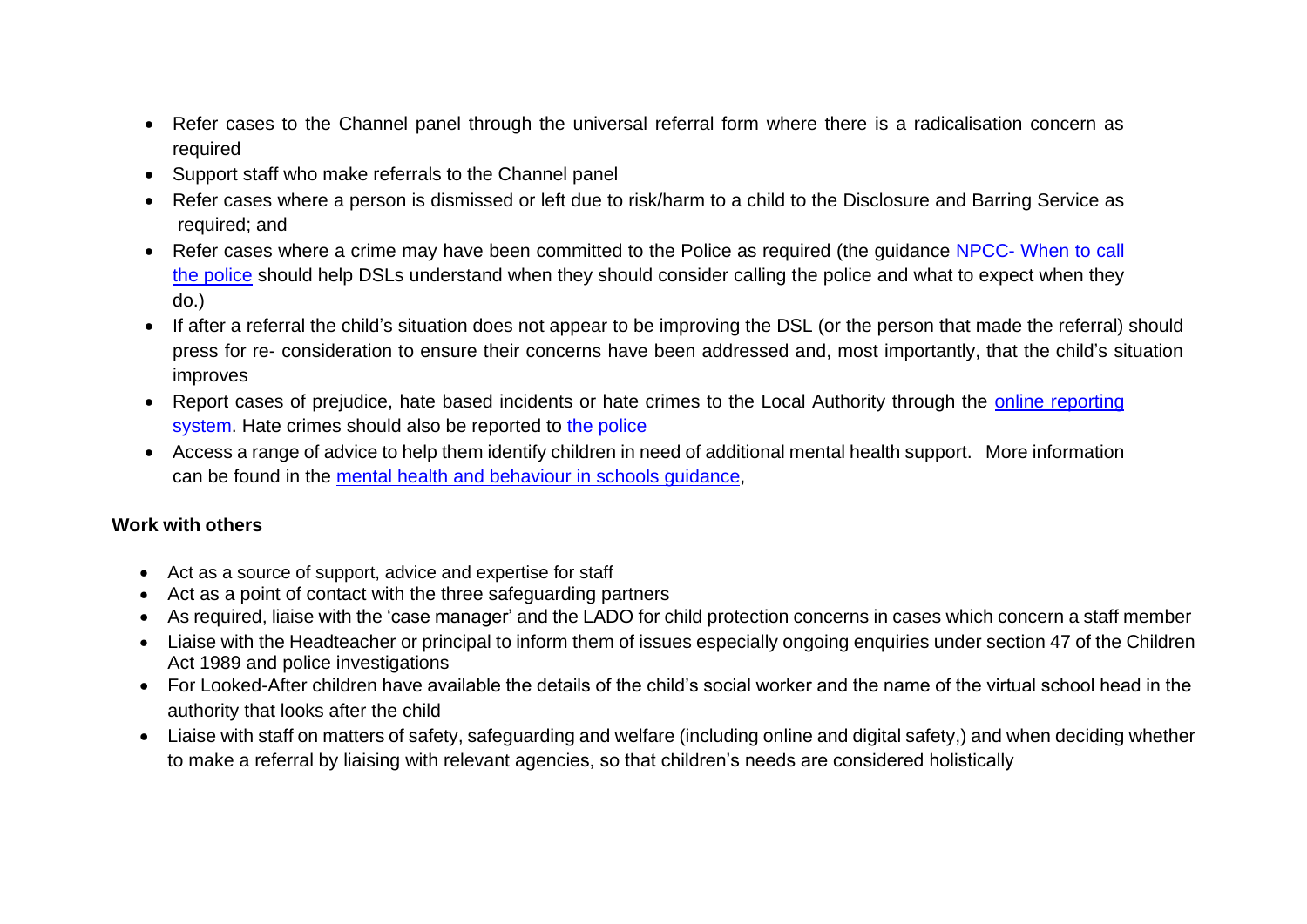- Liaise with the senior mental health lead and, where available, the Mental Health Support Team, where safeguarding concerns are linked to mental health;
- Promote supportive engagement with parents and/or carers in safeguarding and promoting the welfare of children, including where families may be facing challenging circumstances;
- Work with the headteacher and relevant strategic leads, taking lead responsibility for promoting educational outcomes by knowing the welfare, safeguarding and child protection issues that children in need are experiencing, or have experienced, and identifying the impact that these issues might be having on children's attendance, engagement and achievement at school or college . This includes:
- Ensure that the school or college knows who its cohort of children who have or have had a social worker are, understanding their academic progress and attainment, and maintaining a culture of high aspirations for this cohort; and,
- Support teaching staff to provide additional academic support or reasonable adjustments to help children who have or have had a social worker reach their potential, recognising that even when statutory social care intervention has ended, there is still a lasting impact on children's educational outcomes.

#### **Training, knowledge and skills**

The DSL should undergo training to provide them with the knowledge and skills required to carry out the role. This training should be updated at least every two years.

This training should provide them with a good understanding of their own role, how to identify, understand and respond to specific needs that can increase the vulnerability of children as well as specific harms that can put children at risk and the processes, procedures and responsibilities of other agencies, particularly children's social care, so they can:

• Understand the assessment process for providing early help and statutory intervention, including local criteria for action and local authority children's social care referral arrangements;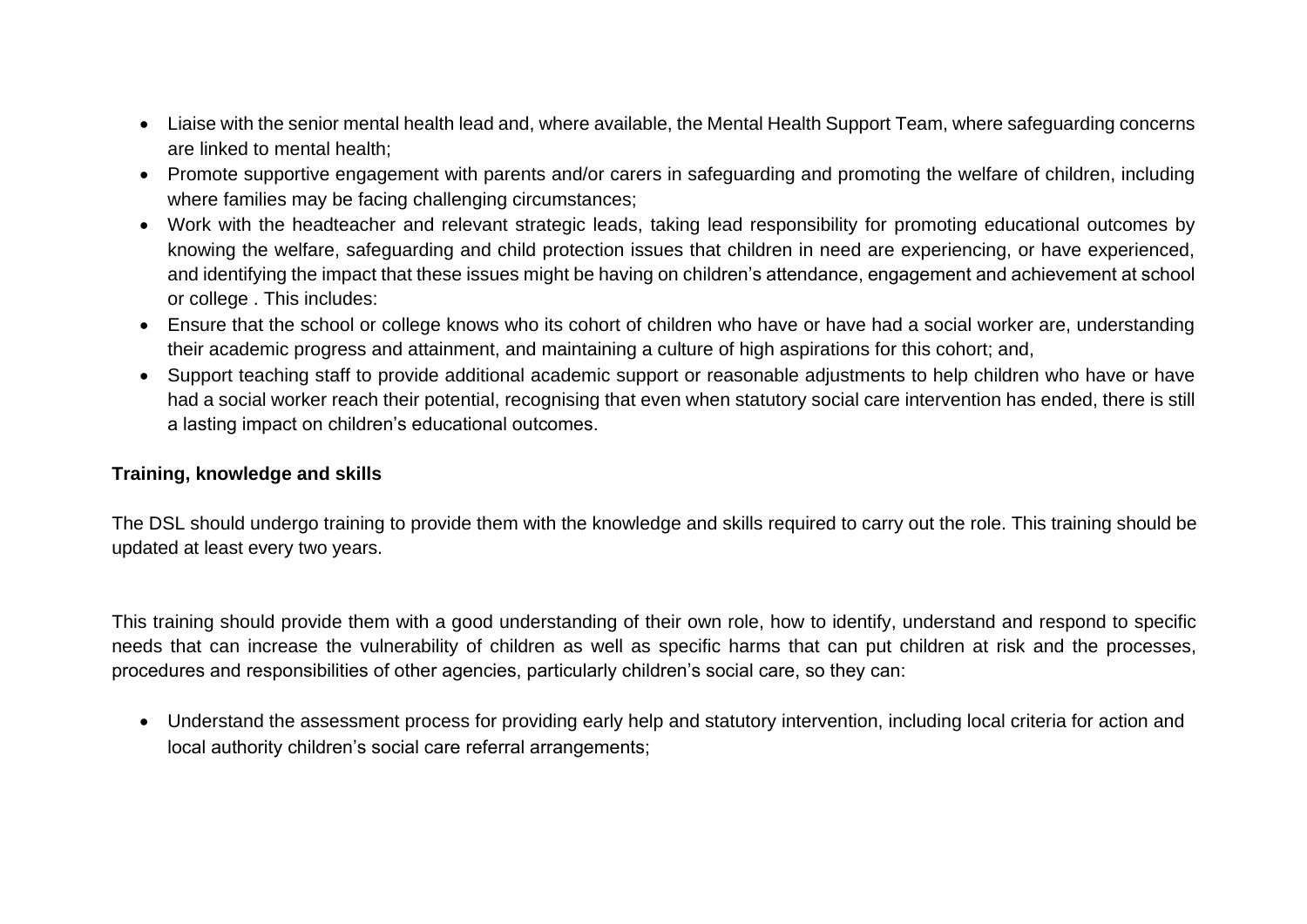- Have a working knowledge of how local authorities conduct a child protection case conference and a child protection review conference and be able to attend and contribute to these effectively when required to do so;
- Understand the importance of the role the designated safeguarding lead has in providing information and support to children social care in order to safeguard and promote the welfare of children;
- Understand the lasting impact that adversity and trauma can have, including on children's behaviour, mental health and wellbeing, and what is needed in responding to this in promoting educational outcomes;
- Be alert to the specific needs of children in need, those with special educational needs and disabilities (SEND), those with relevant health conditions and young carers;
- Be alert to the additional barriers to recognising abuse and neglect in children with special educational needs and disabilities or physical health issues; including assumptions that indicators of possible abuse relate to the child's condition, understanding that these children are more prone to peer group isolation or bullying, that children may be disproportionately impacted by behaviours such as bullying without showing outward signs and communication barriers and difficulties impact on managing or reporting challenges.
- Understand the importance of information sharing, both within the school and college, and with the safeguarding partners, other agencies, organisations and practitioners;
- Understand and support the school or college with regards to the requirements of the Prevent duty and are able to provide advice and support to staff on protecting children from the risk of radicalisation;
- Are able to understand the unique risks associated with online safety and be confident that they have the relevant knowledge and up to date capability required to keep children safe whilst they are online at school or college;
- Can recognise the additional risks that children with special educational needs and disabilities (SEND) face online, for example, from online bullying, grooming and radicalisation and are confident they have the capability to support children with SEND to stay safe online;
- Obtain access to resources and attend any relevant or refresher training courses; and,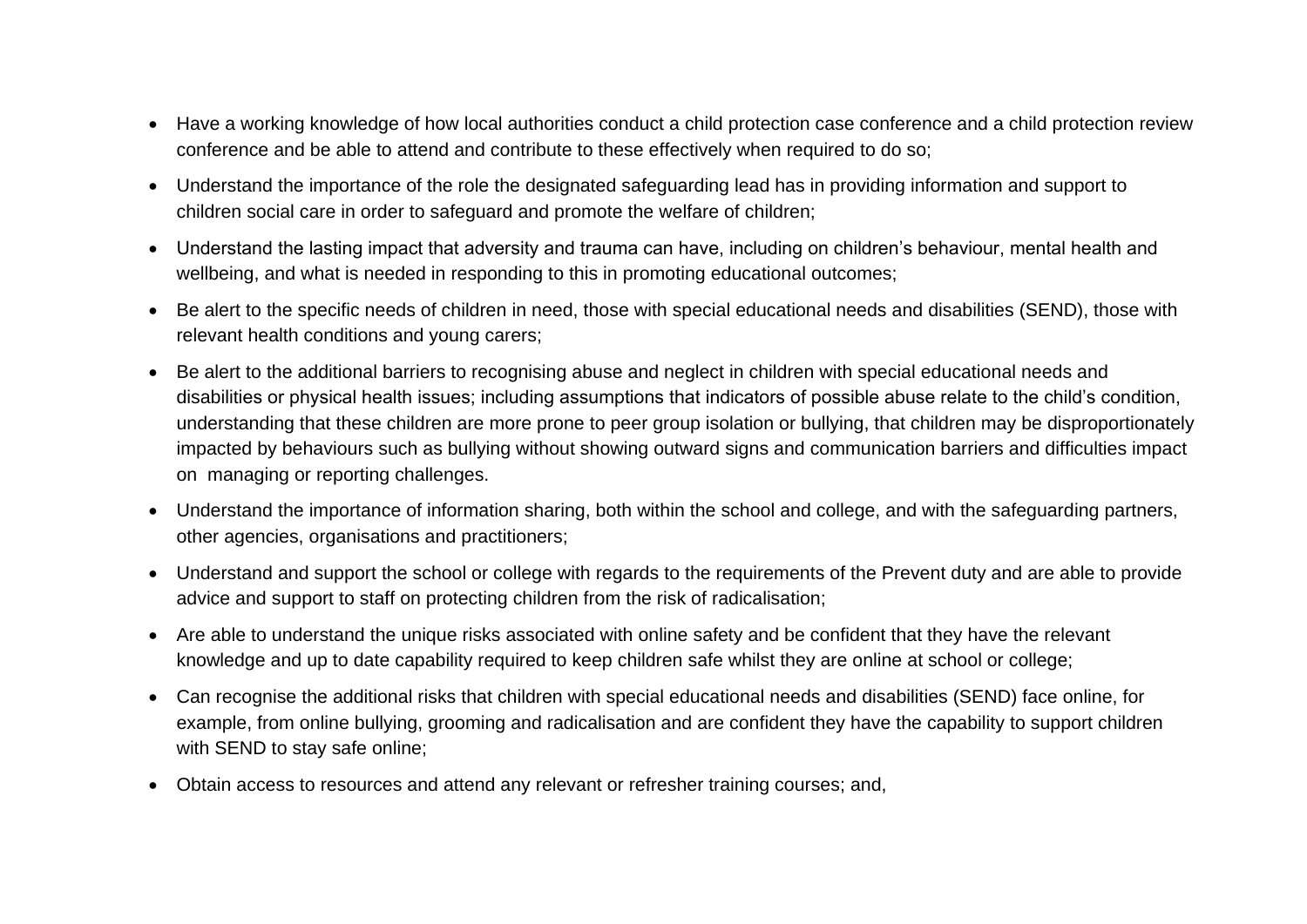• Encourage a culture of listening to children and taking account of their wishes and feelings, among all staff, in any measures the school or college may put in place to protect them.

They should refresh their knowledge and skills (this might be via e-bulletins, meeting other DSLs, or simply taking time to read and digest safeguarding developments and news such as those provided by the NYSCP (https://www.safeguardingchildren.co.uk/professionals/nyscp-e-bulletin/) and NSPCC) at regular intervals, as required, but at least annually, to allow them to understand and keep up with any developments relevant to their role.

Training should support the DSL in developing expertise so they can support and advise staff and help them feel confident on welfare, safeguarding and child protection matters. Specifically to ensure that staff are supported during the referral process and support staff to consider how safeguarding, welfare and educational outcomes are linked, including to inform the provision of academic and pastoral support.

#### **Raising Awareness**

The DSL should:

- Ensure each member of staff has access to, and understands the school's child protection policy and procedures, especially new and part time staff
- Ensure the school child protection policy is reviewed annually (as a minimum) and the procedures and implementation are updated and reviewed regularly, and work with governing bodies or proprietors and staff regarding this.
- Ensure the child protection policy is available publicly and parents are aware of the fact that referrals about suspected abuse or neglect may be made and the role of the school or college in this; and
- Link with the safeguarding partner arrangements to make sure staff are aware of training opportunities and the latest local policies on safeguarding arrangements.
- Help promote educational outcomes by sharing the information about the welfare, safeguarding and child protection issues that children, including children with a social worker, are experiencing, or have experienced, with teachers and school and college leadership staff. Their role could include ensuring that the school or college, and their staff, know who these children are, understand their academic progress and attainment and maintain a culture of high aspirations for this cohort; supporting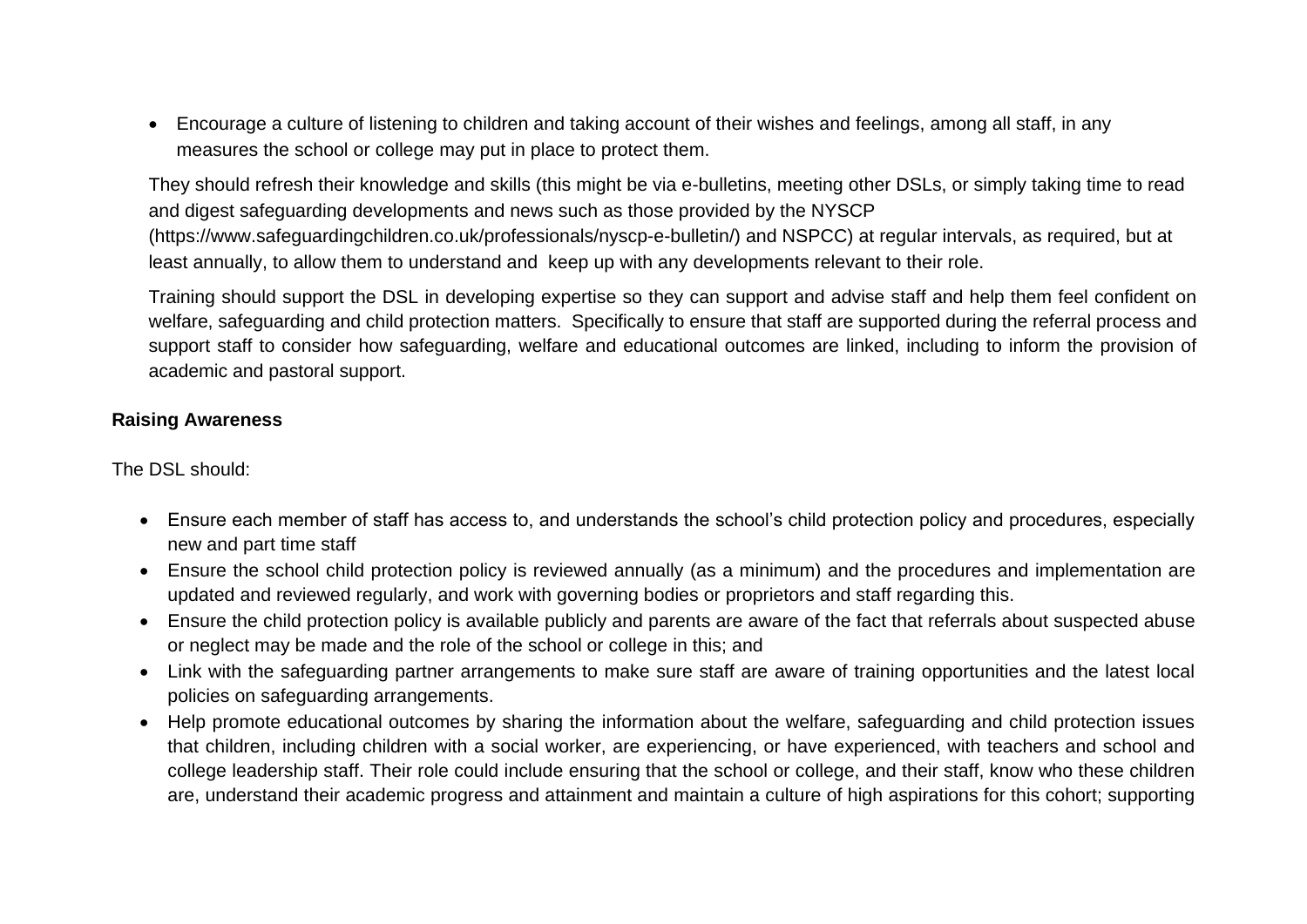teaching staff to identify the challenges that children in this group might face and the additional academic support and adjustments that they could make to best support these children.

#### **Providing Support to Staff**

All staff should be aware of the systems in school which supports safeguarding and these should be explained to them at induction, including

- Child protection policy, including peer on peer abuse,
- Behaviour policy,
- Staff behaviour policy (code of conduct)
- Safeguarding response to children who go missing from education
- Role of the DSL.

#### **Understanding the views of children**

It is important that children feel heard and understood. The DSL should be supported in developing knowledge and skills to encourage a culture of listening to children and taking account of their wishes; and understand the difficulty children may have in approaching staff and consider how to build trusted relationships which facilitate communication.

#### **Holding and Sharing Information and Managing the Child protection file**

• The designated safeguarding lead is responsible for ensuring that child protection files are kept up to date.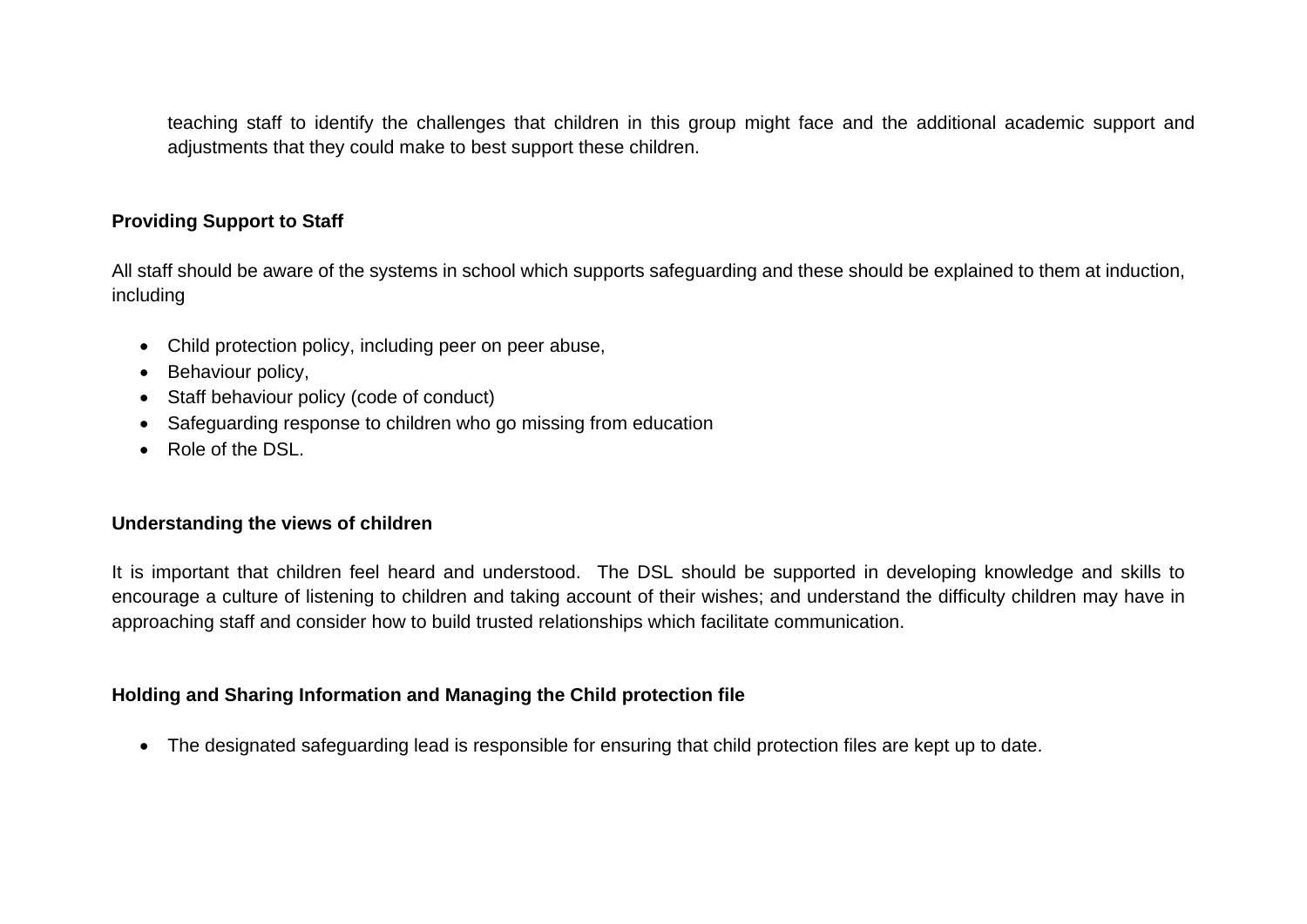- Information should be kept confidential and stored securely. It is good practice to keep concerns and referrals in a separate child protection file for each child.
- Records should include:
	- a clear and comprehensive summary of the concern;
	- details of how the concern was followed up and resolved;
	- a note of any action taken, decisions reached and the outcome.
- They should ensure the file is only accessed by those who need to see it and where the file or content within it is shared, this happens in line with information sharing guidance.
- Where children leave the school or college (including in year transfers) ensure their child protection file is transferred to the new school or college as soon as possible. This should be transferred separately from the main pupil file, ensuring secure transit and confirmation of receipt should be obtained. Receiving schools should ensure that key staff such as DSLs and SENCOs are aware as required. In addition to the child protection file, the designated safeguarding lead should also consider if it would be appropriate to share any information with the new school or college in advance of a child leaving.
- Ensure that CP records are retained for an appropriate length of time and the school has regard to any other requirement requiring specific retention periods. The current requirement under IICSA (Independent Inquiry into Child Sex Abuse) is that records of child sex abuse should be retained for the period of the inquiry. Please see details [here](https://www.iicsa.org.uk/letter-to-local-authority-ceos)
- Ensure that, if a child goes missing or leaves to be educated at home, the child protection file is stored securely in school in line with school's data storage arrangements.
- Ensure that the North Yorkshire Children & Families Service is informed where the child leaves the school.
- [NYCC Elective Home Education Policy and Procedures](https://cyps.northyorks.gov.uk/elective-home-education) can be accessed for further quidance

**Availability**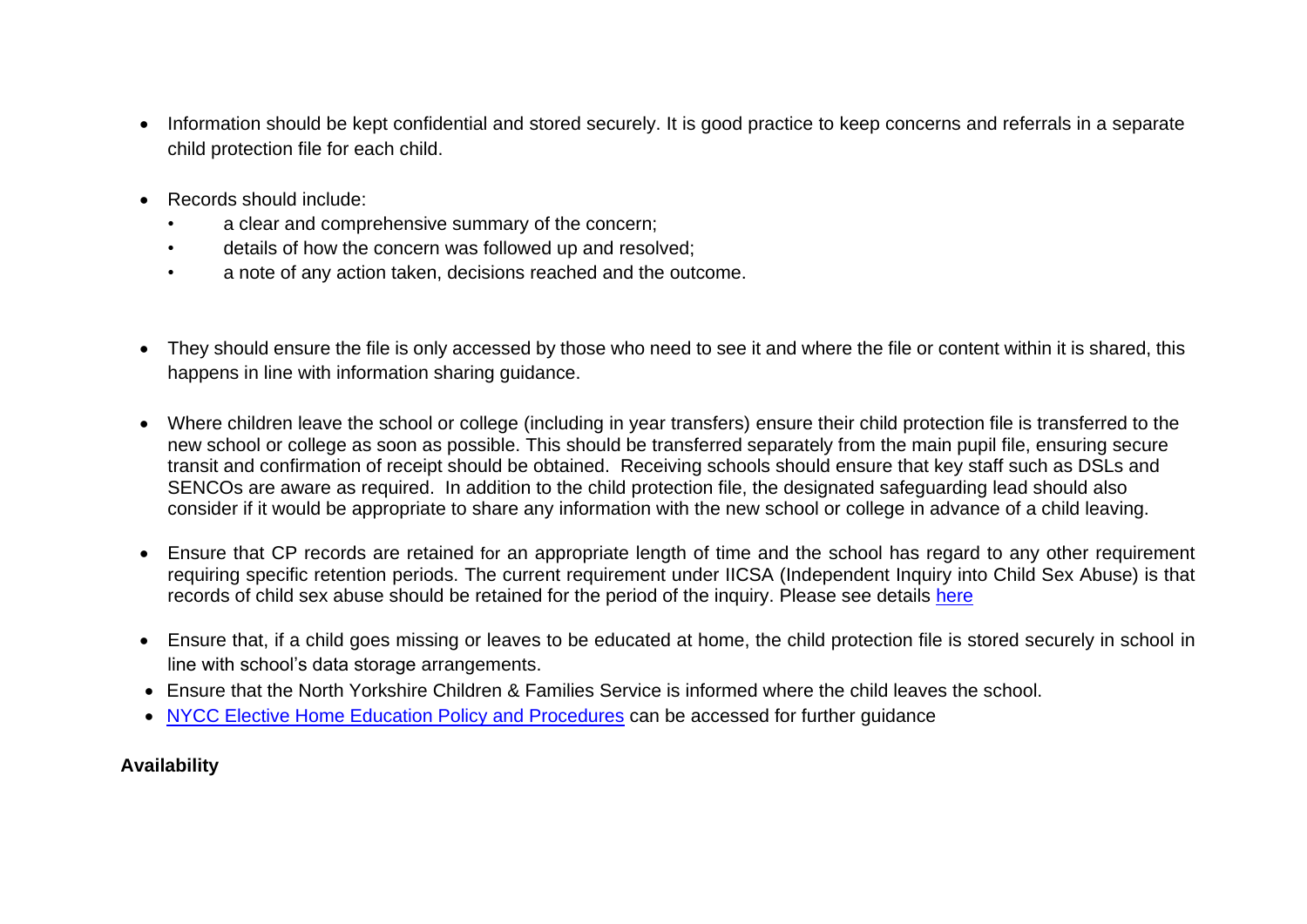- The DSL should always be available during term time (during school hours) for staff in the school or college to discuss any safeguarding concerns. Whilst generally speaking the DSL (or deputy) would be expected to be available in person, it is a matter for individual schools, working with the DSL, to define what "available" means and whether in exceptional circumstances availability via phone and or Skype or other such mediums is acceptable
- It is a matter for individual schools and colleges and the DSL to arrange adequate and appropriate cover arrangements for any out of hours/out of term activities
- It is a matter for individual schools and colleges as to whether they choose to have one or more deputy DSL(s). Any deputies should be trained to the same standard as the DSL.
- Whilst the activities of the DSL can be delegated to appropriately trained deputies, the ultimate lead responsibility for safeguarding and child protection, as set out above, remains with the DSL. This responsibility should not be delegated.

#### **All School Leaders, Staff and Volunteers should:**

- Read at least Part one (or Annex A, if appropriate) and Annex B of KCSIE 2021
- Receive appropriate child protection training, including online safety training, at induction and which is regularly updated, (for example, via email, e-bulletins and staff meetings), as required, but at least annually, to provide them with relevant skills and knowledge to safeguard children effectively
- Be aware of systems within their school or college which support safeguarding. These should be explained to them as part of staff induction. This includes: the school's child protection policy; the school's staff behaviour policy (sometimes called a code of conduct); the identity and role of the DSL and any deputies and the safeguarding response to children who go missing from education
- Know what to do if a child tells them they are being abused or neglected and know how to manage the requirement to maintain an appropriate level of confidentiality. This means only involving those who need to be involved. Staff should never promise a child that they will not tell anyone about a report of abuse
- Be aware of the process for making referrals to children's social care where there are concerns about a child's welfare, for statutory assessments under the Children Act 1989, especially section 17 (children in need) and section 47 (a child suffering, or likely to suffer, significant harm) that may follow a referral, along with the role they might be expected to play in such assessments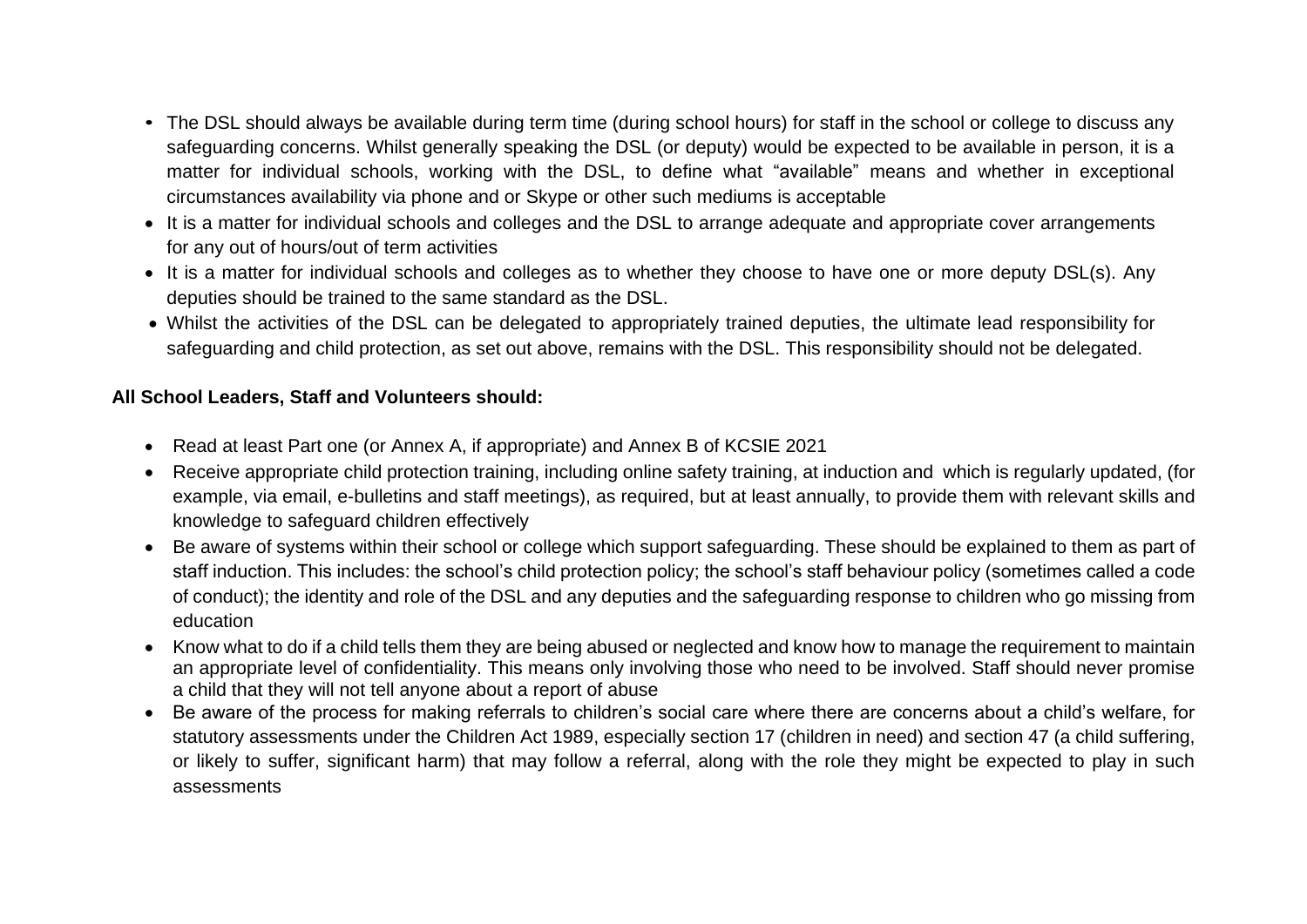- Be aware of the signs of abuse and neglect so that they are able to identify cases of children who may be in need of help or protection
- Be aware of children who may need support with their mental health
- Maintain an attitude of 'it could happen here' where safeguarding is concerned. When concerned about the welfare of a child, staff members should always act in the **best** interests of the child
- **Always** speak with the DSL where there are concerns about a child
- Speak to a member of the SLT and / or take advice from local children's social care if the DSL is not available
- Understand that, whilst anyone can make a referral to Children and Families' Service, the correct school procedure is to report any concerns to the DSL in the first instance. If after a referral the child's situation does not appear to be improving the DSL (or the person that made the referral) should press for re- consideration to ensure their concerns have been addressed and, most importantly, that the child's situation improves
- Use the [NYSCP professional resolution procedure](https://www.safeguardingchildren.co.uk/professionals/practice-guidance/) and in exceptional circumstances, such as in an emergency or a genuine concern that action has not been taken, speak directly to Children and Families' Service. Where referrals are not made by the DSL inform the DSL as soon as possible, that a referral has been made
- Have due regard to the duty to prevent people from being drawn into terrorism; report known cases of female genital mutilation and follow procedures when a child goes missing from education
- Be aware of the school or setting's emergency procedures regarding lock-down and evacuation, quidance available [here](https://cyps.northyorks.gov.uk/school-emergency-response)
- Refer concerns to the Headteacher/principal where there are concerns about another staff member,
- Refer concerns to the chair of governors or LADO where the Headteacher is also the sole proprietor where there are concerns about the Headteacher or principal
- Rise concerns about poor or unsafe practices and potential failures in the school's safeguarding regime and where, necessary have regard to whistleblowing procedures [\(The NSPCC whistleblowing helpline](https://www.nspcc.org.uk/what-you-can-do/report-abuse/dedicated-helplines/whistleblowing-advice-line/) is available as an alternative route for staff who do not feel able to raise concerns regarding child protection failures internally or have concerns about the way a concern is being handled by their school or college. Staff can call 0800 028 0285 – or email: [help@nspcc.org.uk](mailto:help@nspcc.org.uk)
- Be aware of local early help<https://www.safeguardingchildren.co.uk/professionals/early-help/> process and understand their role in line with Working Together to Safeguard Children 2018, and be particularly alert to the potential need for early help for a child who: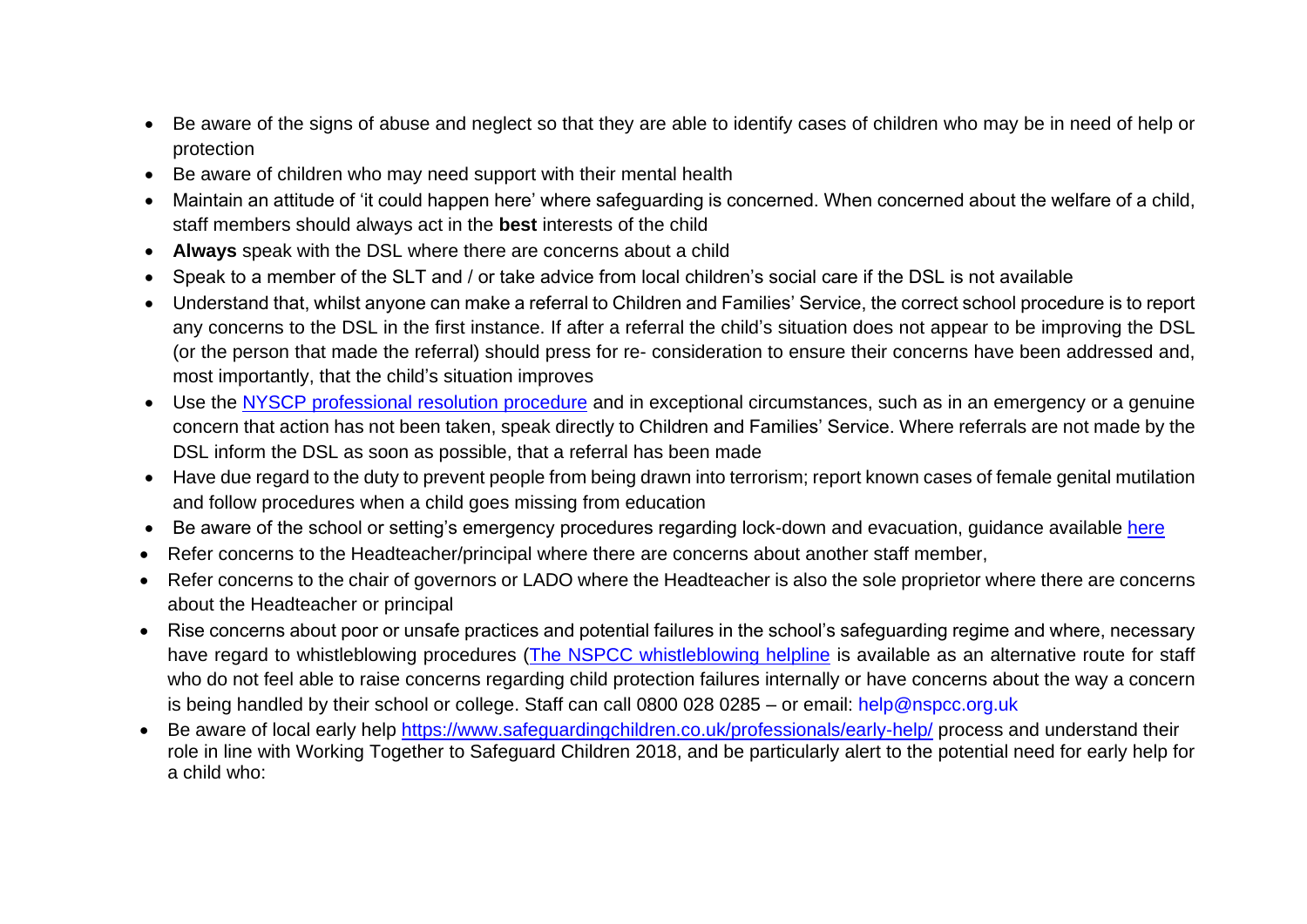- is disabled or has certain health conditions and has specific additional needs
- has special educational needs (whether or not they have a statutory Education, Health and Care Plan)
- has a mental health need
- is a young carer
- is showing signs of being drawn in to anti-social or criminal behaviour, including gang involvement and association with organised crime groups or county lines
- is frequently missing/goes missing from care or from home
- is at risk of modern slavery, trafficking, sexual or criminal exploitation
- is at risk of being radicalised or exploited
- has a family member in prison, or is affected by parental offending
- is in a family circumstance presenting challenges for the child, such as drug and alcohol misuse, adult mental health issues and domestic abuse
- is misusing drugs or alcohol themselves
- has returned home to their family from care
- is at risk of "honour" based abuse such as Female Genital Mutilation or Forced Marriage
- is a privately fostered child
- is persistently absent from education, including persistent absences for part of the school day
- Not assume a colleague or another professional will take action and share information that might be critical in keeping children safe and be mindful that early information sharing is vital for effective identification, assessment and allocation of appropriate service provision. If in any doubt about sharing information, staff should speak to the designated safeguarding lead or a deputy.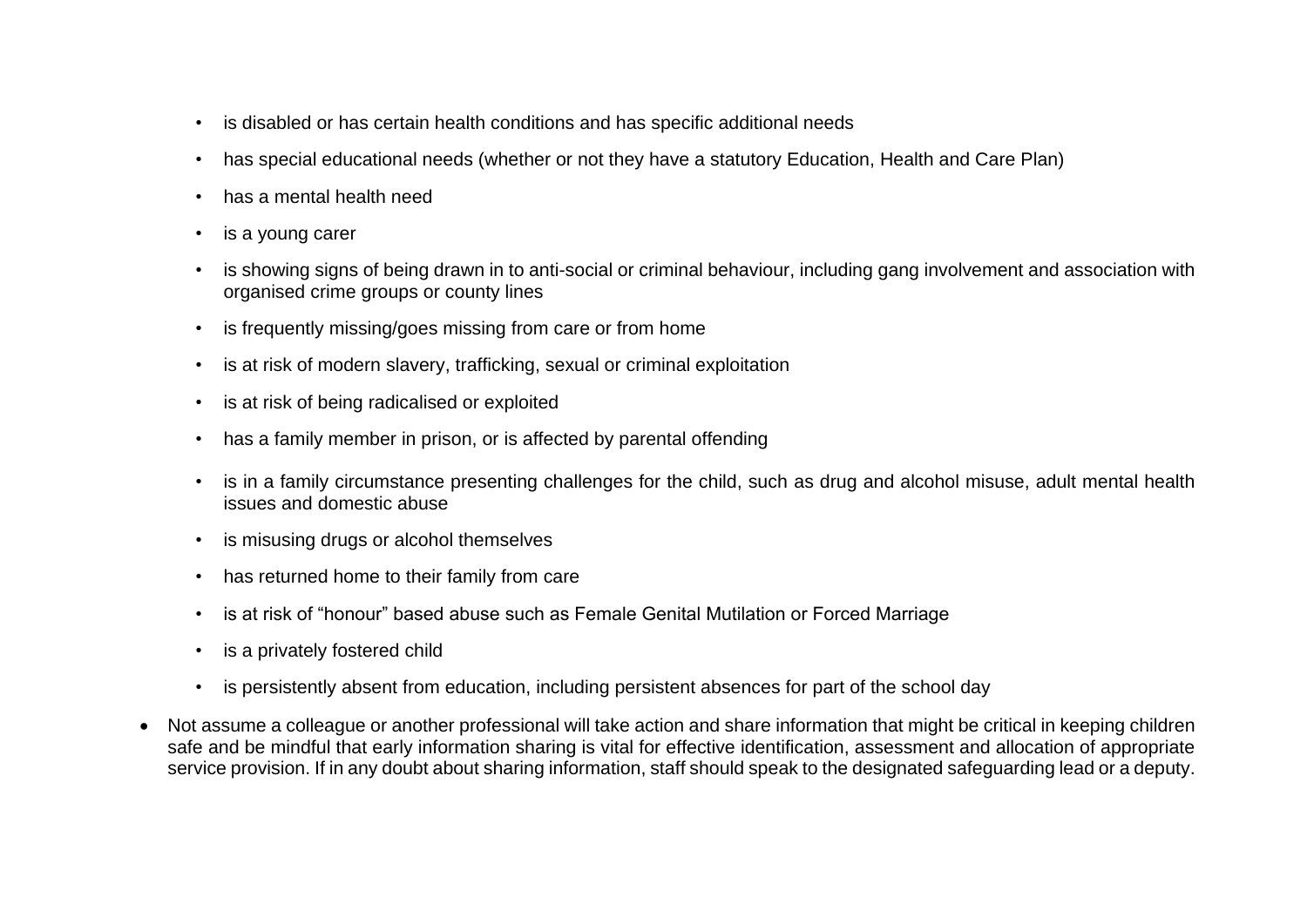Fears about sharing information **must not** be allowed to stand in the way of the need to promote the welfare, and protect the safety, of children. Staff should be vigilant and always raise any concerns with their DSL or deputy.

- Speak to the designated safeguarding lead (or deputy) with regard to any concerns about female genital mutilation (FGM) and be aware that there is a specific **legal** duty on **teachers, if,** in the course of their work in the profession, they discover that an act of FGM appears to have been carried out on a girl under the age of 18, and that they **must** report this to the police.
- Should be aware that technology is a significant component in many safeguarding and wellbeing issues. Children are at risk of abuse online as well as face to face. In many cases abuse will take place concurrently via online channels and in daily life. Children can also abuse their peers online, this can take the form of abusive, harassing, and misogynistic messages, the nonconsensual sharing of indecent images, especially around chat groups, and the sharing of abusive images and pornography, to those who do not want to receive such content.

## **Concerns should always lead to help for the child at some point.**

#### <span id="page-19-0"></span>**Identifying children and young people who are suffering or likely to suffer significant harm**

Teachers and other adults in school are well placed to observe any physical, emotional or behavioural signs which indicate that a child may be suffering significant harm. The relationships between staff, pupils, parents and the public which foster respect, confidence and trust can lead to disclosures of abuse, and/or school staff being alerted to concerns.

#### **Definitions**

As in the Children Acts 1989 and 2004, a **child** is anyone who has not yet reached their 18th birthday.

Abuse and neglect are forms of maltreatment of a child. Somebody may abuse or neglect a child by inflicting harm, or by failing to act to prevent harm. Children may be abused in a family or in an institutional or community setting, by those known to them or, more rarely, by others (e.g. via the internet). They may be abused by an adult or adults, or another child or children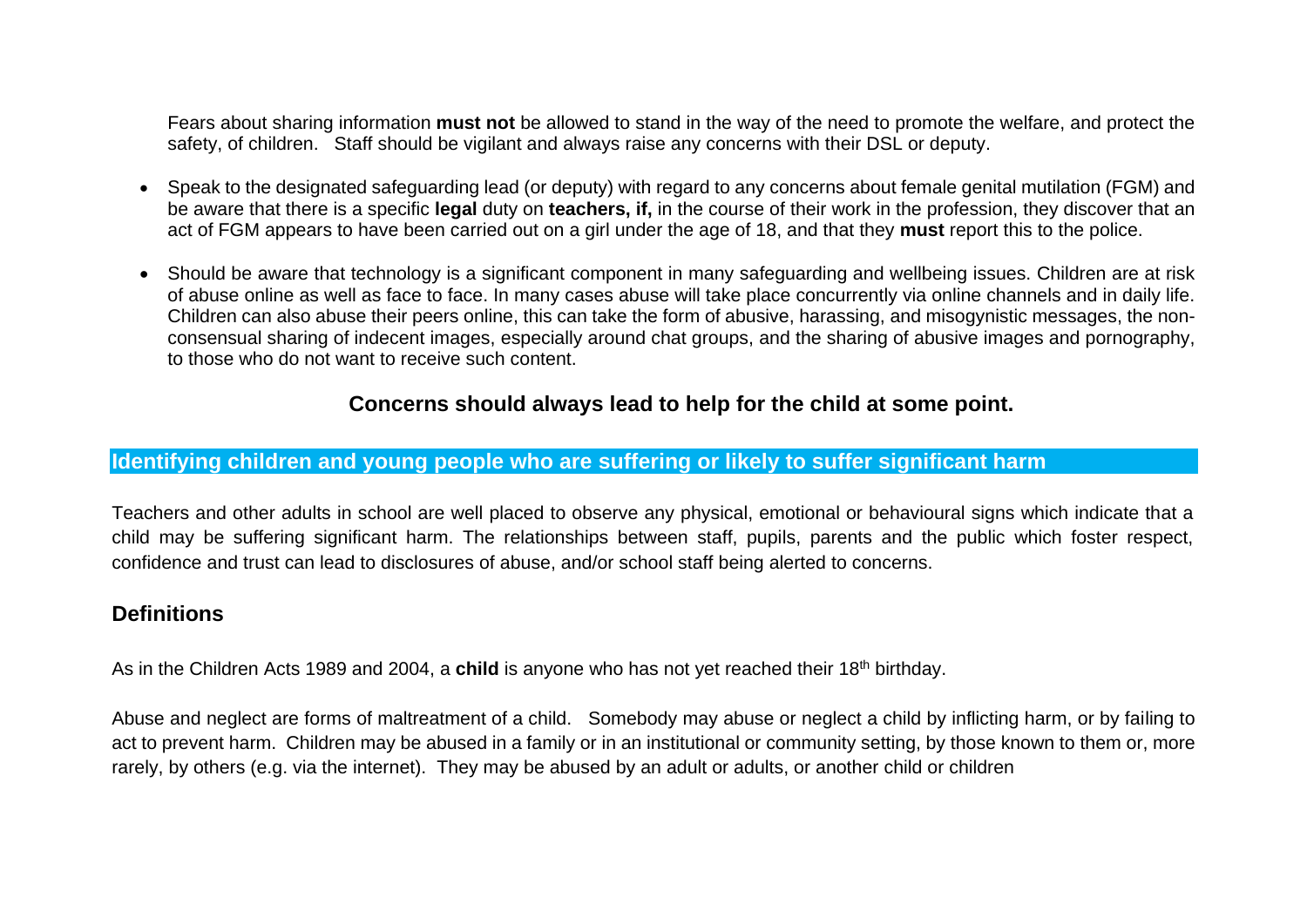**Physical abuse** may involve hitting, shaking, throwing, poisoning, burning or scalding, drowning, suffocating, or otherwise causing physical harm to a child. Physical harm may also be caused when a parent or carer fabricates the symptoms of, or deliberately induces, illness in a child.

**Emotional abuse** is the persistent emotional maltreatment of a child such as to cause severe and persistent adverse effects on the child's emotional development. It may involve conveying to children that they are worthless or unloved, inadequate, or valued only insofar as they meet the needs of another person. It may include not giving the child opportunities to express their views, deliberately silencing them or 'making fun' of what they say and how they communicate. It may feature age or developmentally inappropriate expectations being imposed on children. These may include interactions that are beyond the child's developmental capability, as well as overprotection and limitation of exploration and learning, or preventing the child participating in normal social interaction. It may involve seeing or hearing the ill-treatment of another. It may involve serious bullying (including cyber bullying), causing children frequently to feel frightened or in danger, or the exploitation or corruption of children. Some level of emotional abuse is involved in all types of maltreatment or a child, though it may occur alone.

**Sexual abuse** involves forcing or enticing a child or young person to take part in sexual activities, not necessarily involving a high level of violence, whether or not the child is aware of what is happening. The activities may involve physical contact, including assault by penetration (for example, rape or oral sex) or non-penetrative acts such as masturbation, kissing, rubbing and touching outside of clothing. They may also include non-contact activities, such as involving children in looking at, or in the production of, sexual images, watching sexual activities, encouraging children to behave in sexually inappropriate ways, or grooming a child in preparation for abuse (including via the internet). Sexual abuse is not solely perpetrated by adult males. Women can also commit acts of sexual abuse, as can other children. The sexual abuse of children by other children is a specific safeguarding issue (also known as peer on peer abuse) in education and **all** staff should be aware of it and of their school policy and procedures for dealing with it.

**Neglect** is the persistent failure to meet a child's basic physical and/or psychological needs, likely to result in the serious impairment of the child's health or development. Neglect may occur during pregnancy as a result of maternal substance abuse. Once a child is born, neglect may involve a parent or carer failing to:

• provide adequate food, clothing and shelter (including exclusion from home or abandonment)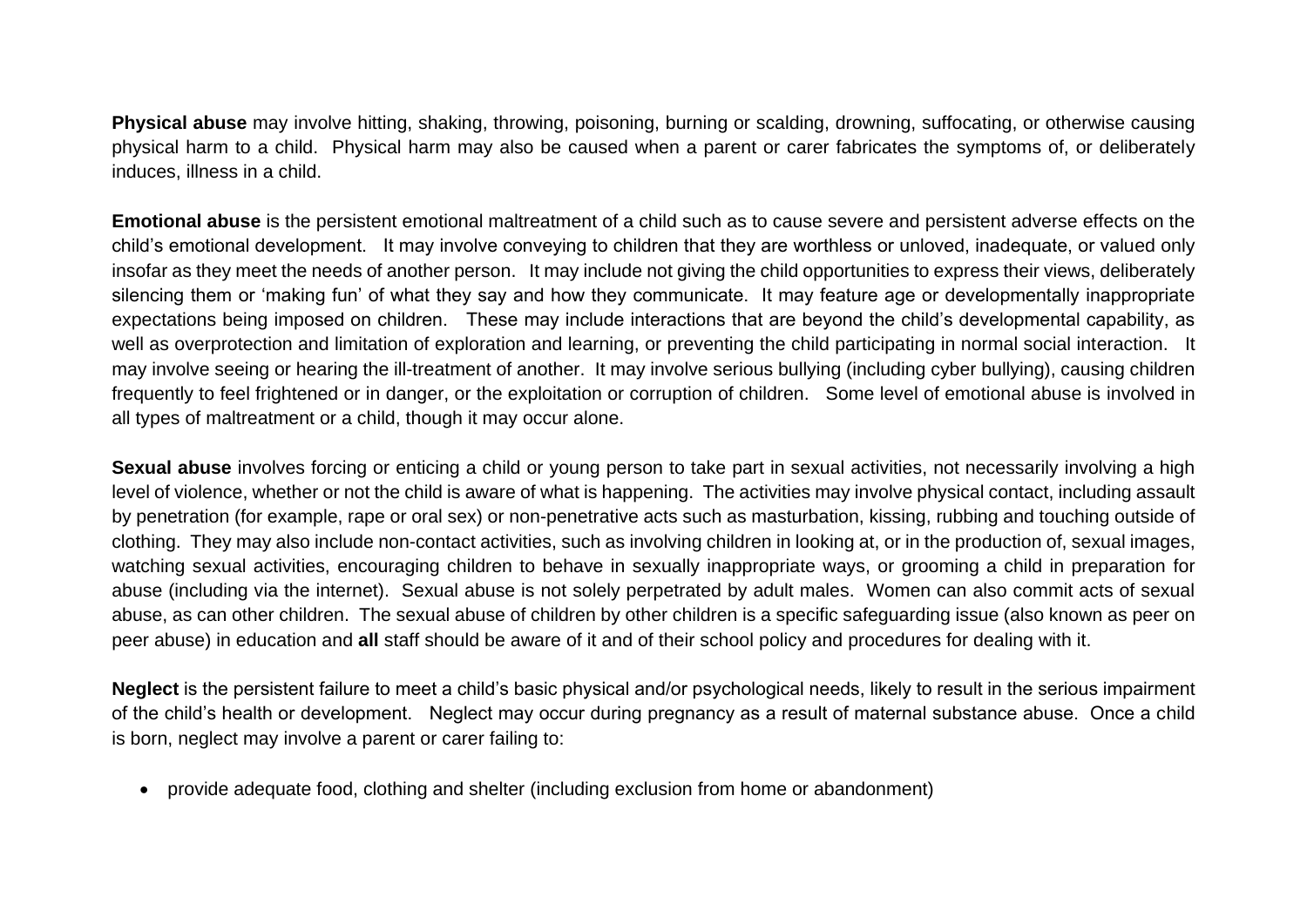- protect a child from physical and emotional harm or danger
- ensure adequate supervision (including the use of inadequate care-givers)
- ensure access to appropriate medical care or treatment

It may also include neglect of, or unresponsiveness to, a child's basic emotional needs.

### <span id="page-21-0"></span>**Children potentially at greater risk of harm**

**All** children should be protected but some groups of children are potentially at greater risk of harm.

#### **Children who need a social worker (Child in Need and Child Protections Plans)**

Children may need a social worker due to safeguarding or welfare issues, this can lead them to be vulnerable to further harm as well as educationally disadvantaged in facing barriers to attendance, learning, behaviour and mental health. This should inform decisions about safeguarding and promoting welfare, considering the provision of pastoral and / or welfare support, alongside action by statutory services.

#### **Children missing from education**

This can be a vital warning sign to a range of safeguarding issues and the response of the school will support identifying abuse help prevent the risk of the child going missing in the future.

#### **Elective Home Education (EHE)**

School recognises that many home educated children have a positive learning experience, but it can also mean that some children are less visible to services that are there to keep them safe. School will follow local arrangements where parents express their intention to remove a child from school. [NYCC Elective Home Education Policy and Procedures](https://cyps.northyorks.gov.uk/elective-home-education)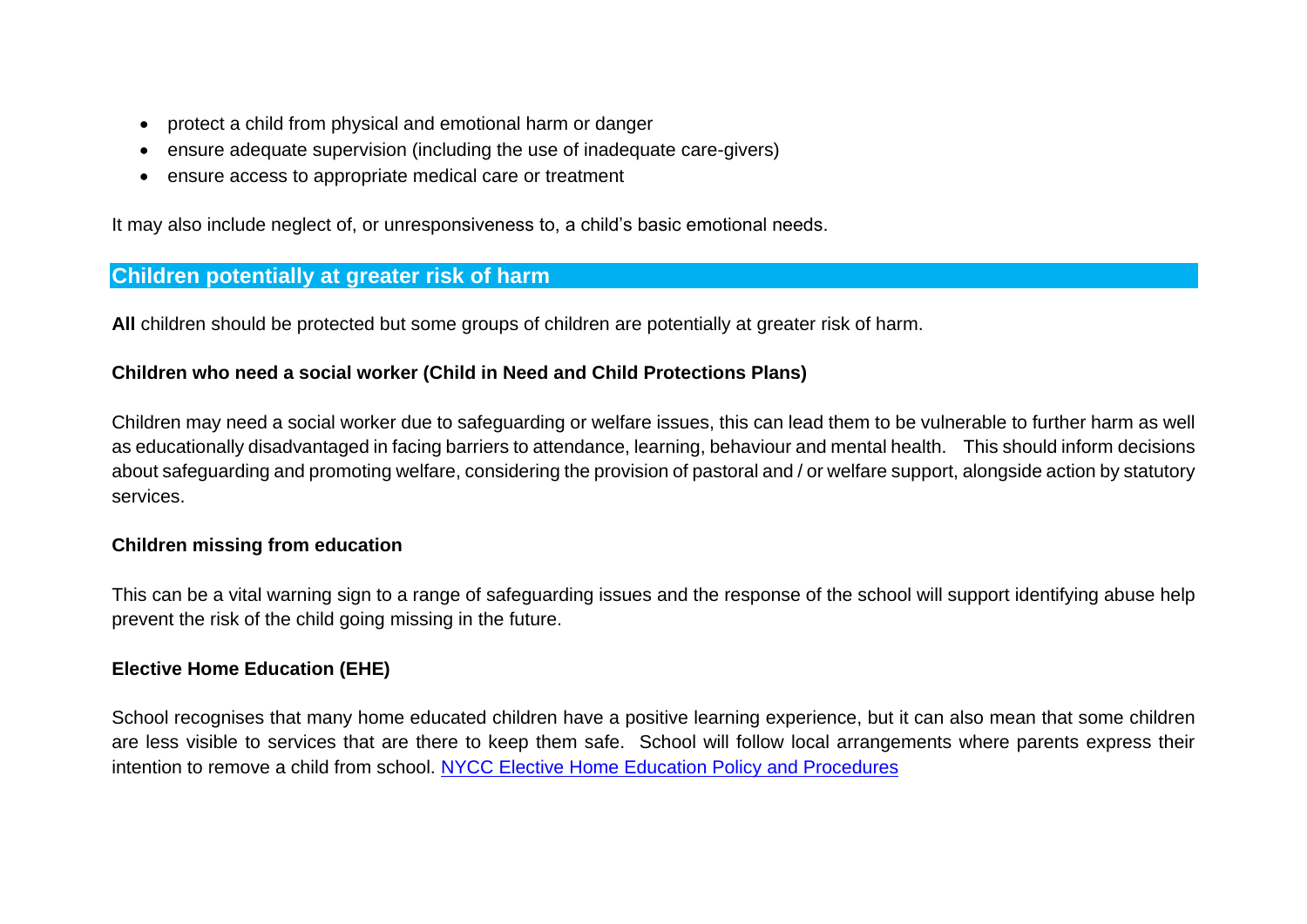#### **Children requiring mental health support**

Mental health problems can, in some cases, be an indicator that a child has suffered or is at risk of suffering abuse, neglect or exploitation. The school has clear systems and processes in place for identifying possible mental health problems, including routes to escalate and clear referral and accountability systems.

The senior mental health lead for the school is **(insert name**). They will access training and resources to develop the whole school approach to mental health and wellbeing.

#### **Looked after children and previously looked after children**

The most common reason for children becoming looked after is as a result of abuse and/or neglect. The school will hold the information in relation to a child's looked after legal status (whether they are looked after under voluntary arrangements with consent of parents, or on an interim or full care order) and the child's contact arrangements with birth parents or those with parental responsibility. The school will hold the name of the child's social worker.

The school recognises that a previously looked after child potentially remains vulnerable and all staff should have the skills, knowledge and understanding to keep previously looked after children safe.

#### <span id="page-22-0"></span>**Procedures**

#### **Taking action to ensure that children are safe at school and at home**

All staff and volunteers follow the [NYSCP Child Protection Procedures and Practice Guidance](http://www.safeguardingchildren.co.uk/) which are consistent with *Keeping Children Safe in Education 2021*; *Working Together to Safeguard Children 2018* and *What To Do If You Are Worried A Child is Being Abused 2015*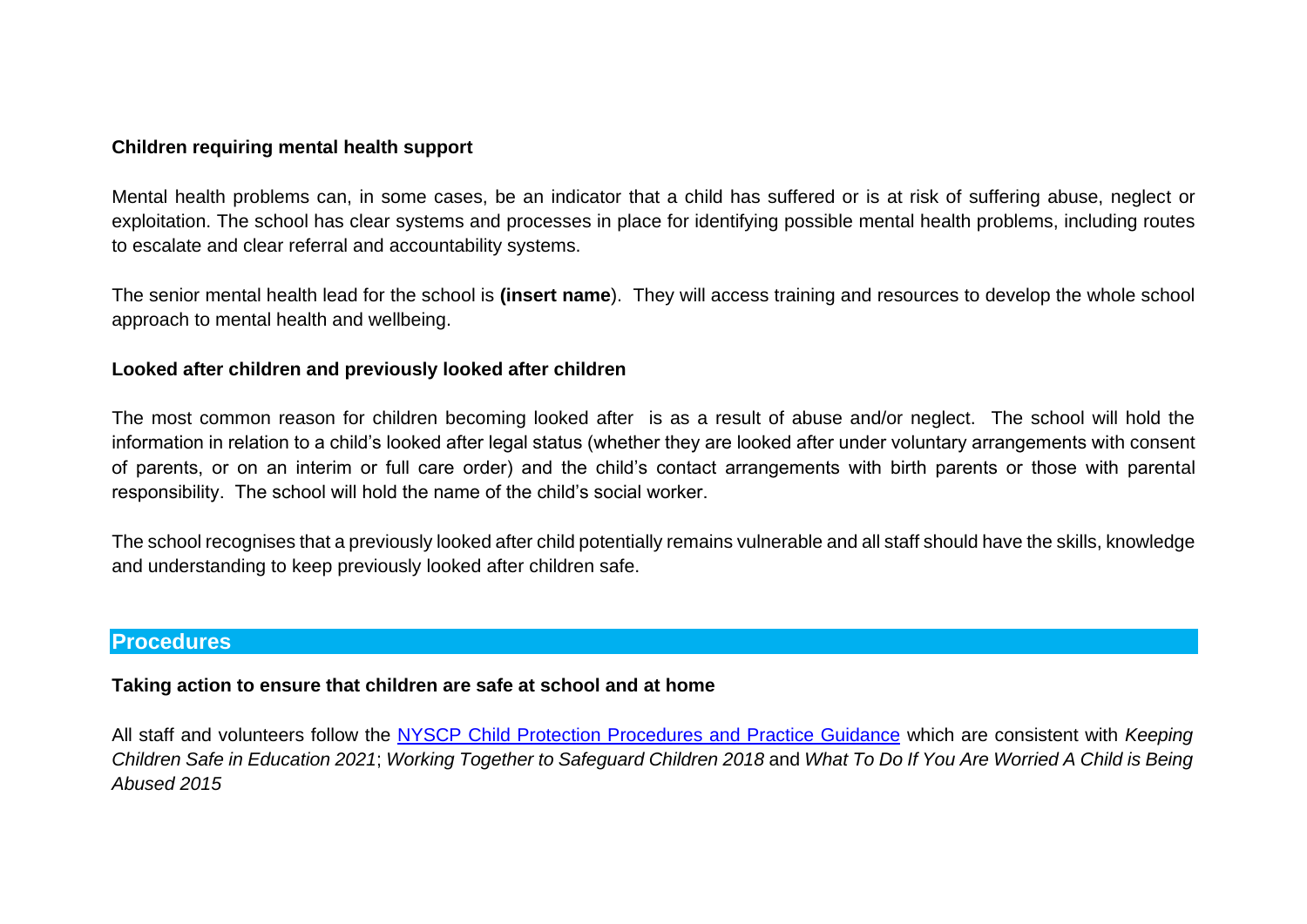## **Extra Familial Harm –** (Contextual Safeguarding)

**All** staff should be aware that Safeguarding incidents and/or behaviours can be associated with factors outside the school and/or can occur between children outside of these environments. **All** staff, but especially the designated safeguarding lead (and deputies) should consider whether children are at risk of abuse or exploitation in situations outside their families. It is important that schools provide as much information as possible so that assessments can consider any harm in contexts outside the home. Extra familial harms take a variety of different forms and children can be vulnerable to multiple harms including (but not limited to) sexual exploitation, criminal exploitation, sexual abuse, serious youth violence and County Lines

Staff should recognise that children with SEN, disabilities and certain health conditions can face additional safeguarding challenges. They must not assume that indicators of possible abuse such as behaviour, mood and injury relate to a child's disability without further exploration. They must remain alert to the fact that children with SEN, disabilities and certain health conditions can be more prone to peer group isolation and disproportionally impacted by behaviours such as bullying, without outwardly showing any signs and may have communication barriers and difficulties overcoming these barriers.

It is *not* the responsibility of the school staff to investigate or determine the truth of any disclosure or allegation of abuse or neglect. This includes allegations of peer abuse. All staff, however, have a duty to recognise concerns and maintain an open mind. Accordingly, all concerns indicating possible abuse or neglect will be recorded and discussed with the DSL (or in their absence with the person who deputises) prior to any discussion with parents.

## **Safeguarding issues**

**All** staff should have an awareness of safeguarding issues that can put children at risk of harm. Behaviours linked to issues such as drug taking or alcohol misuse, deliberately missing education and consensual and non-consensual sharing of nudes and semi-nude images and / or videos can be signs that children are at risk.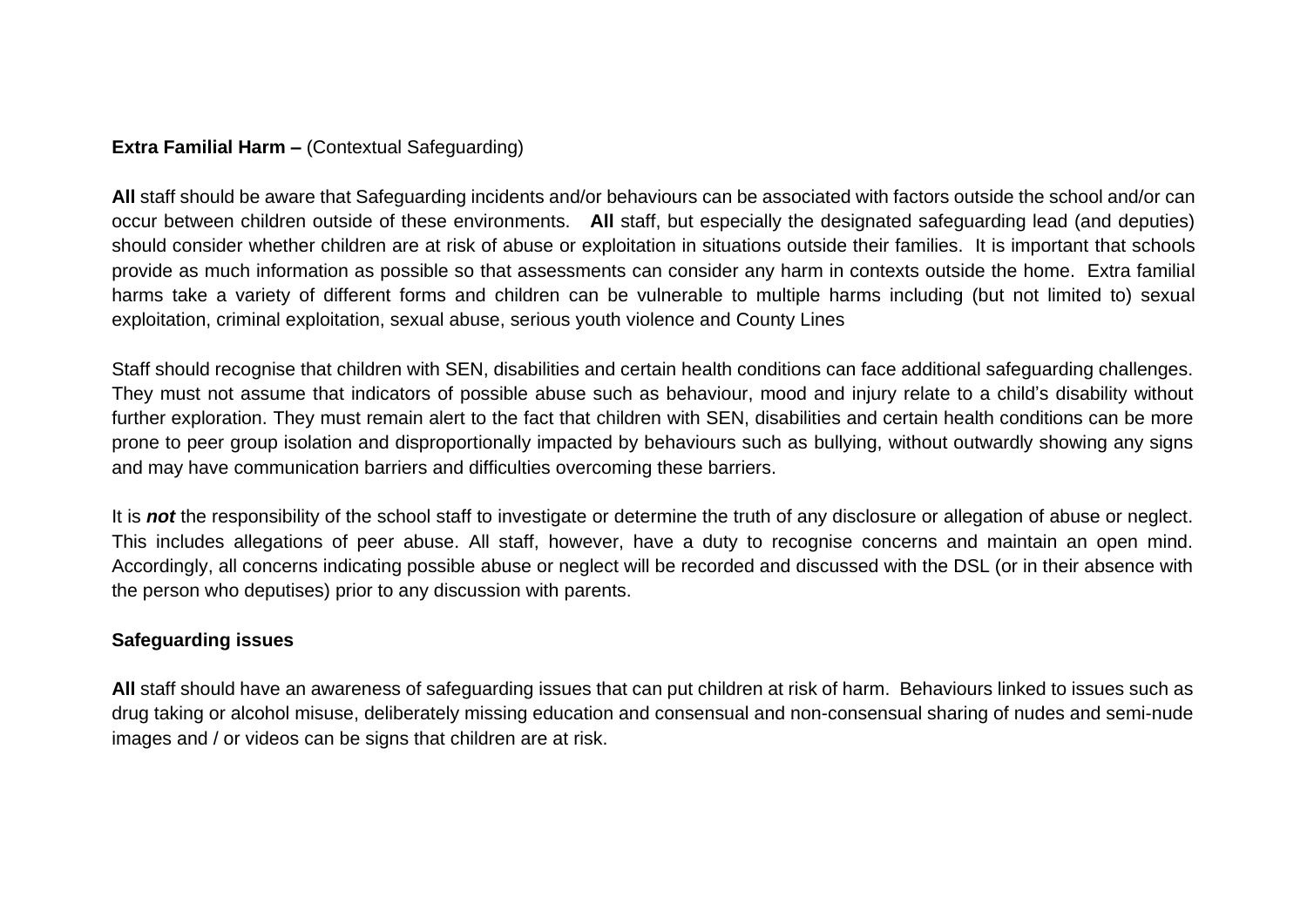All staff should be aware of how the school manages and supports issues of Peer on Peer Abuse, Sexual Harassment, Online Sexual Abuse and Sexual Violence – (See Section B – School Practice Guidance)

Other safeguarding issues all staff should be aware of include:

- Child Sexual Exploitation (CSE) and Child Crimimal Exploitation (CCE) (See School Child Protection Manual Section B Practice Guidance/Child Sexual Exploitation (CSE) and Child Criminal Exploitation)
- Domestic abuse ) (See School Child Protection Manual Section B Practice Guidance/Domestic Abuse)
- Female Genital Mutilation (FGM) See [NYSCP Female Genital Mutilation \(FGM\) One Minute Guide](https://www.safeguardingchildren.co.uk/professionals/one-minute-guides/notification-of-female-genital-mutilation-fgm-incidents/)
- Peer or peer abuse (child on child) (see School Child Protection Manual Practice Guidance Peer On Peer Abuse /Child On Child Abuse Including Sexual Violence And Sexual Harassment)
- Serious violence (See School Child Protection Manual Section B Practice Guidance/Peer on peer abuse / child on child abuse including sexual violence and sexual harassment)

## **a) Staff must immediately report:**

- any suspicion that a child is injured, marked, or bruised in a way which is not readily attributable to the normal knocks or scrapes received in play
- any explanation given which appears inconsistent or suspicious
- any behaviours which give rise to suspicions that a child may have suffered harm (e.g. significant changes in behaviour, worrying drawings or play)
- any concerns that a child may be suffering from inadequate care, ill treatment, or emotional maltreatment
- any concerns that a child is presenting signs or symptoms of abuse or neglect
- any significant changes in a child's presentation, including non-attendance
- any hint or disclosure of abuse or neglect received from the child, or from any other person, including disclosures of abuse or neglect perpetrated by adults outside of the family or by other children or young people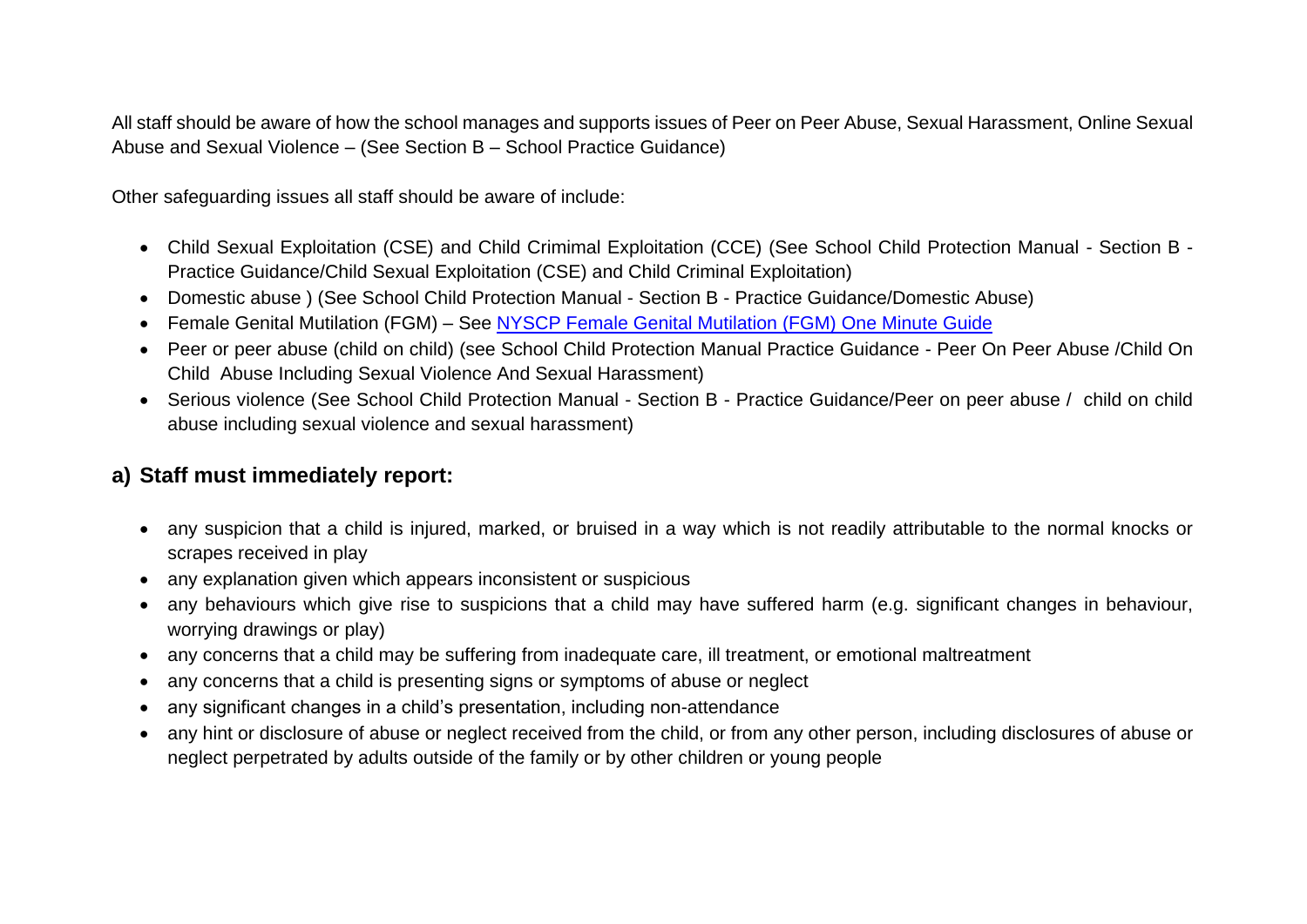- any concerns regarding person(s) who may pose a risk to children (e.g. staff in school or person living in a household with children present) including inappropriate behaviour e.g. inappropriate sexual comments; excessive one-to-one attention beyond the requirements of their usual role and responsibilities; or inappropriate sharing of images
- any concerns related to serious crime, including knife crime
- any concerns relating to peer abuse
- any concerns relating to youth produced sexual imagery (sexting)
- any concerns relating to a child's engagement with extremist groups or ideologies

## **b) Responding to Disclosure**

Disclosures or information may be received from pupils, parents or other members of the public. School recognises that those who disclose such information may do so with difficulty, having chosen carefully to whom they will speak. Accordingly all staff will handle disclosures with sensitivity. For those children with speech and language or communication difficulties they will have opportunities to speak to a familiar person who understands their needs and can support with communication. If a DSL is involved then the familiar adult will be present to continue to support.

Such information cannot remain confidential and staff will immediately communicate what they have been told to the DSL and make a contemporaneous record. If in doubt about recording requirements staff should discuss with the DSL.

## **c) Principles**

Staff will **not** investigate but will, wherever possible, elicit enough information to pass on to the DSL in order that they can make an informed decision of what to do next.

Staff will:

• listen to and take seriously any disclosure or information that a child may be at risk of harm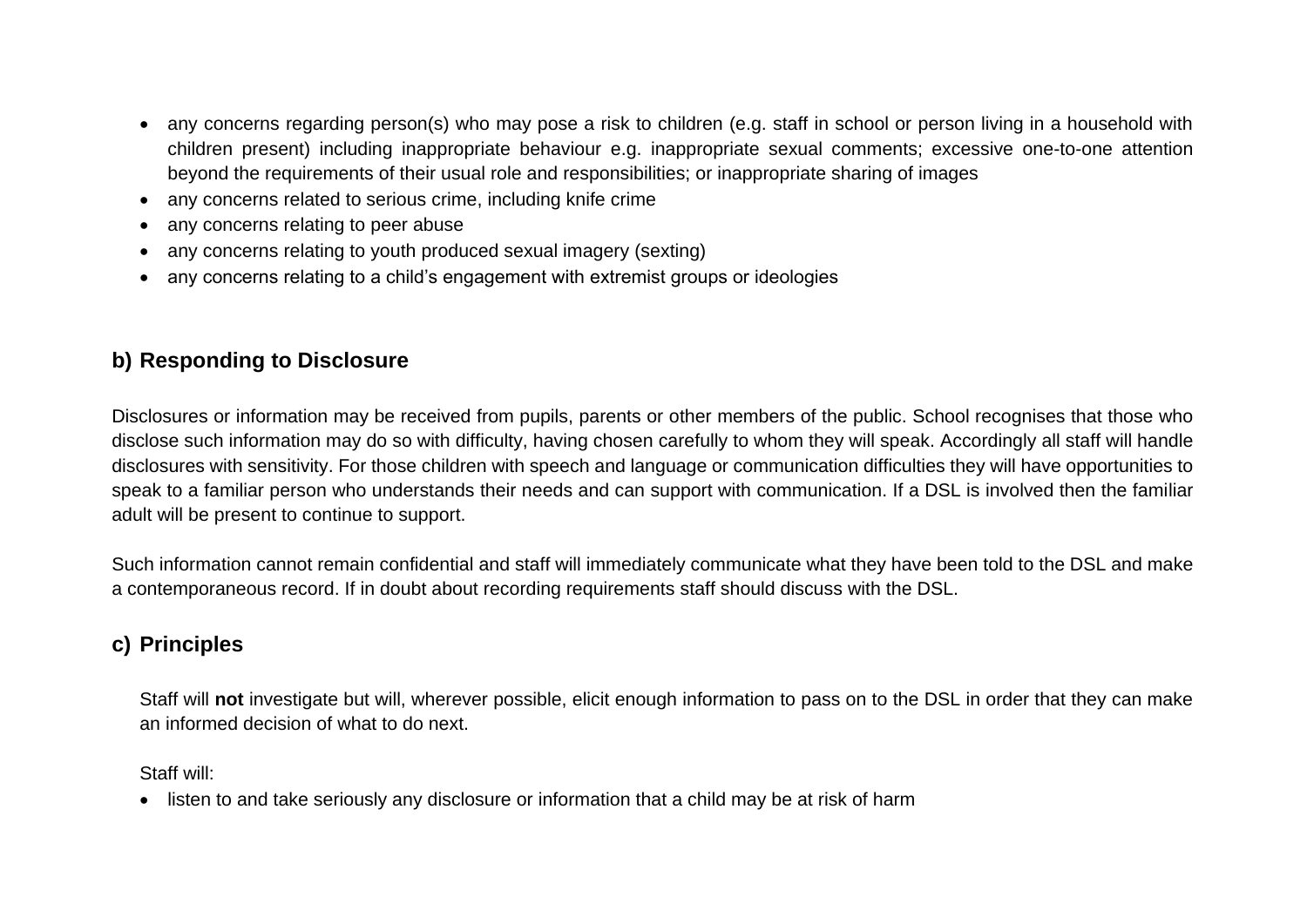- try to ensure that the person disclosing does not have to speak to another member of school staff
- clarify the information
- try to keep questions to a minimum and of an 'open' nature e.g. 'Can you tell me what happened?' rather than 'Did x hit you?'
- not ask leading questions
- try not to show signs of shock, horror or surprise
- not express feelings or judgements regarding any person alleged to have harmed the child
- explain sensitively to the person that they have a responsibility to refer the information to the senior designated person
- reassure and support the person as far as possible
- explain that only those who 'need to know' will be told
- explain what will happen next and that the person will be involved as appropriate and be informed of what action is to be taken

## **d) Action by the DSL (or Deputy DSL in their absence)**

The following actions will be taken where there are concerns about significant harm to **any child, including where there is already an open case to Children's Social Care**, (e.g. Looked after Child).

Following any information raising concern, the DSL will consider:

- if they believe there is immediate risk of significant harm to a child and therefore should contact North Yorkshire Police on 999
- if they should report a crime that does not need an emergency response by calling 101
- if there is an urgent safeguarding concern and they should call the Customer Resolution Centre on 01609 780780
- any urgent medical needs of the child
- whether to make an enquiry to the Customer Resolution Centre 01609 780780 to establish if the child is or has been subject of a Child Protection Plan
- discussing the matter with other agencies involved with the family
- consulting with appropriate persons e.g. North Yorkshire County Council Children & Families Service (see School Child Protection Manual – Section B - Practice Guidance/Contacts)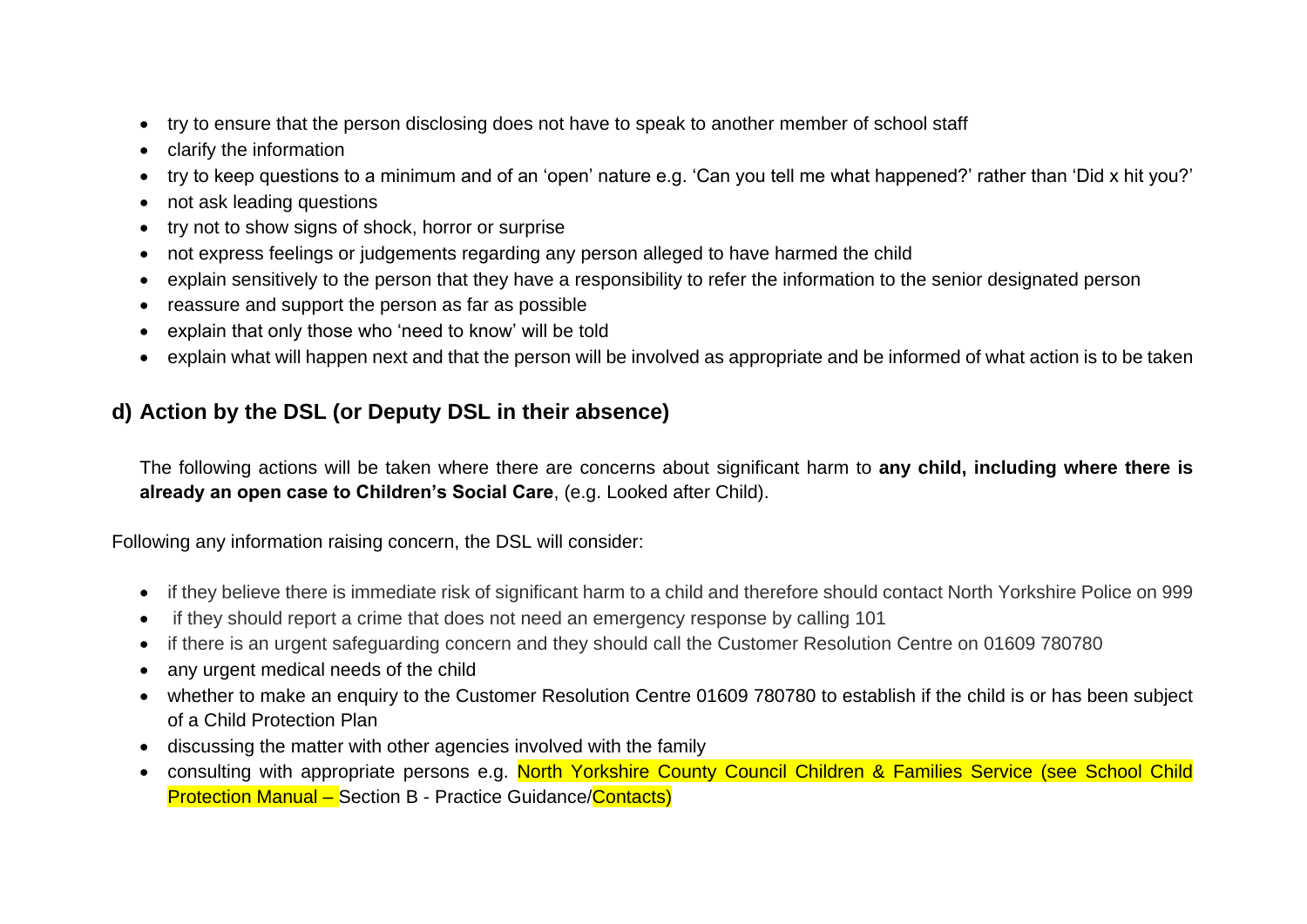• the child's wishes and any fears or concerns they may have

Then decide:

- wherever possible, to talk to parents, unless to do so may place a child at risk of significant
- whether to make a referral to statutory services as the child may be in need or because a child is suffering or is likely to suffer significant harm and if this needs to be undertaken immediately  *OR*
- not to make a referral at this stage
- if further monitoring is necessary
- if it would be appropriate to undertake an early help assessment and/or make a referral for other services

#### **Consent**

It is good practice that agencies work in partnership with parents and carers and they are informed of your concerns with consent obtained for referrals.

Consent is always required for referrals to services such as Prevention Service, without it, the services available to the family may be limited.

Consent is not required should you believe informing the parents or carers would place a child at significant risk of harm.

Where consent has not been obtained, and professionals feel that a referral is still warranted, they should submit a referral detailing their actions and inform parent and carers of their actions. In cases of suspected Child Sexual Abuse in the family and Fabricated or Induced Illness it is best practice NOT to inform the family of the referral.

All information and actions taken, including the reasons for any decisions made, will be fully documented.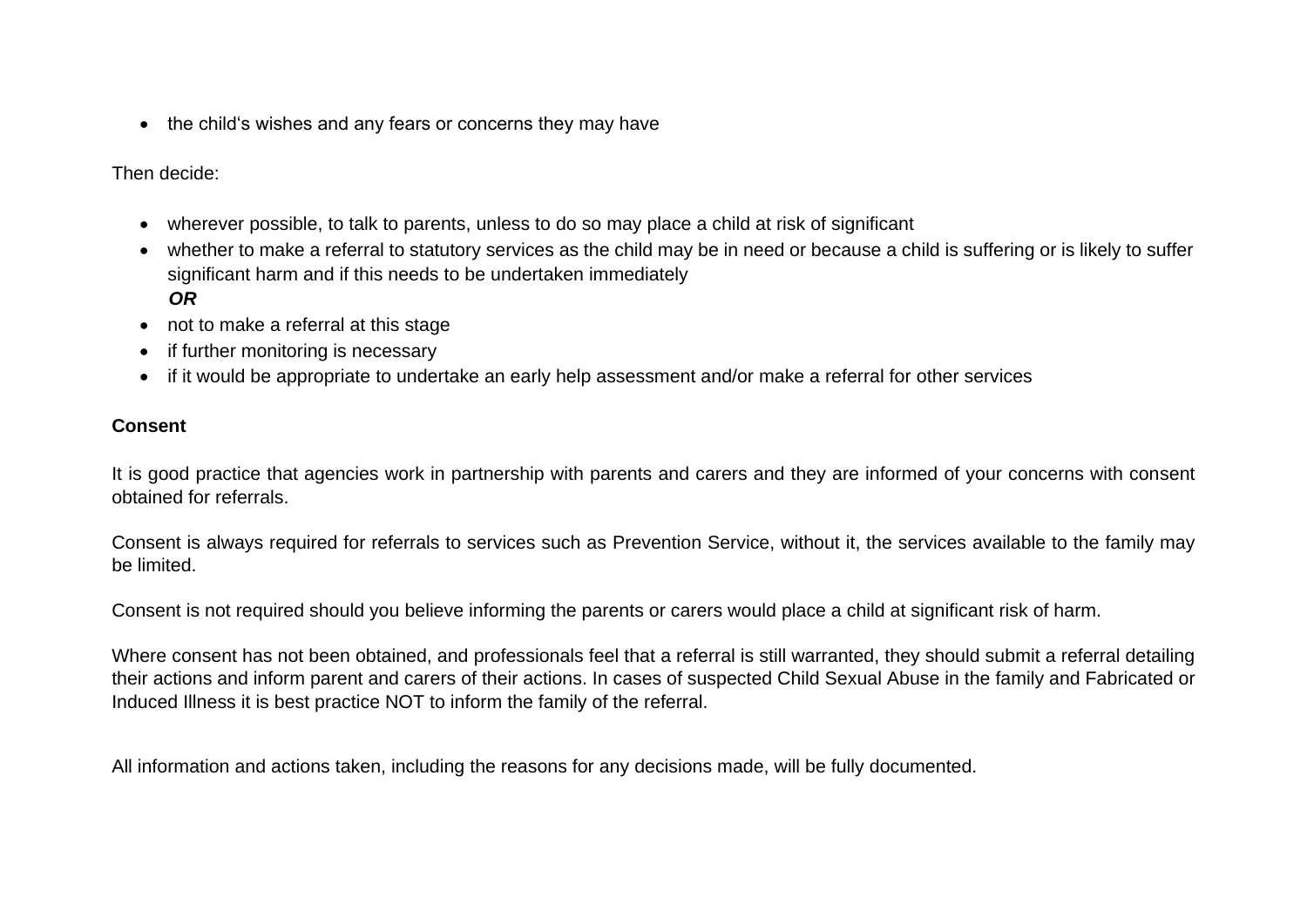All referrals to Children and Families Service will be made by submitting a [universal referral form](https://www.safeguardingchildren.co.uk/about-us/worried-about-a-child/) or the [Early Help Assessment form,](https://www.safeguardingchildren.co.uk/about-us/worried-about-a-child/) if this has been completed :

#### **or**

## **e) Action following a child protection referral**

It is the responsibility of all staff to safeguard children. It is the role of the DSL (or appropriately trained Deputy DSL.) to attend multiagency meetings and provide reports for these. Other staff in school, however, may be asked to contribute.

The DSL will:

- make regular contact with Children's Social Care
- contribute to the Strategy Discussion and all assessments
- provide a report for, attend and contribute to any subsequent Child Protection Conference
- if the child has a Child Protection Plan, contribute to the Child Protection Plan and attend Core Group Meetings and Review Child Protection Conferences
- where possible, share all reports with parents prior to meetings
- where in disagreement with a decision made e.g. not to apply Child Protection Procedures or not to convene a Child Protection Conference, follow the [NYSCP procedures](https://www.safeguardingchildren.co.uk/professionals/nyscb-procedures/)
- where there is significant information in respect of a child subject to a Child Protection Plan, **immediately** inform the key worker or their manager in Children's Social Care e.g. any significant changes or concerns, departures from the CP plan, child moves/goes missing/is removed from school or fails to attend school

## **f) Recording and monitoring**

#### **School will record:**

• information about the child: name (aka) address, dob., those with parental responsibility, primary carers, emergency contacts, names of persons authorised to collect from school, any court orders, if a child is or has been subject to a CP Plan.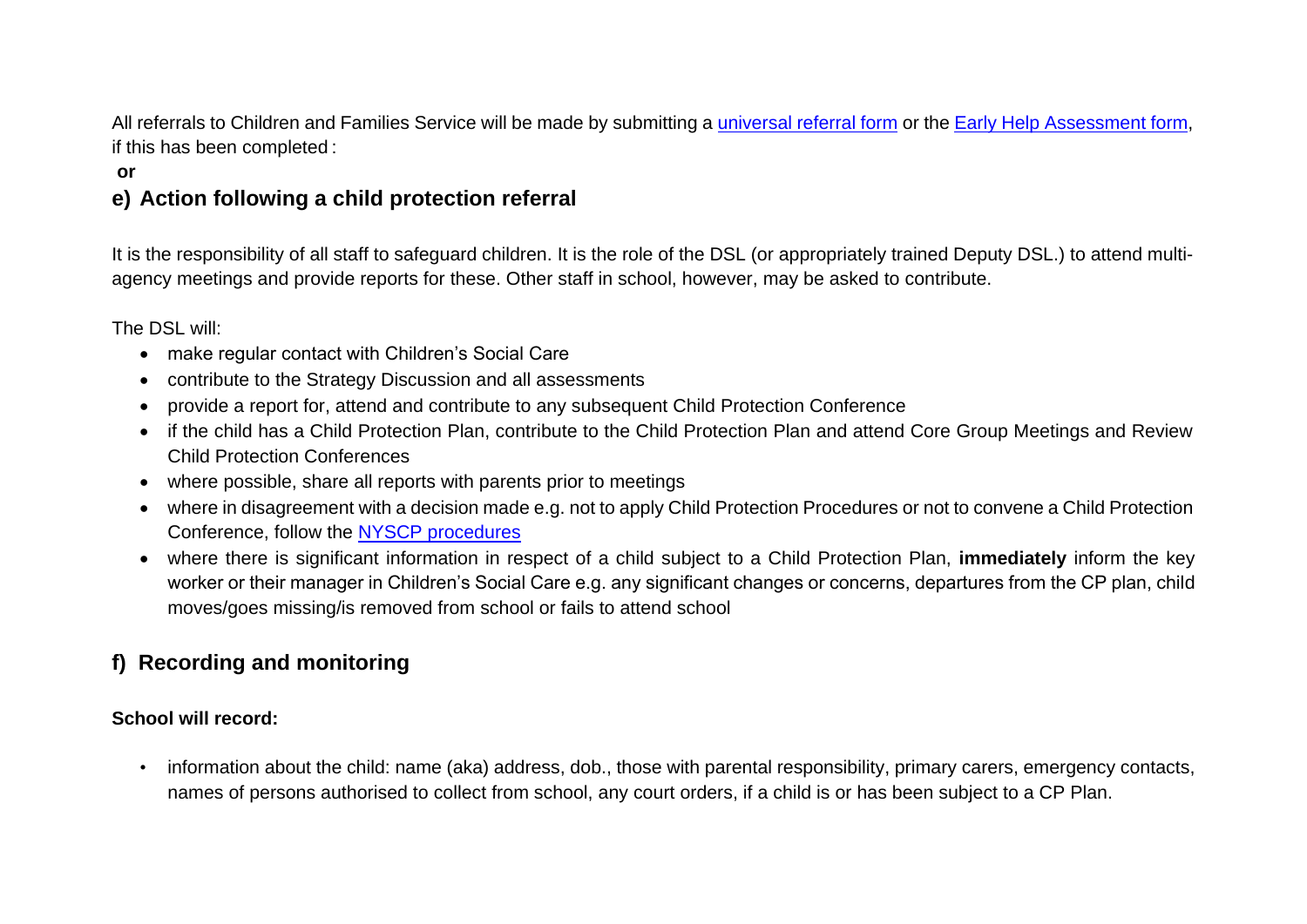- key contacts in other agencies including GP details
- any disclosures/accounts from child or others, including parents (and keep original notes)
- significant contacts with carers/other agencies/professionals
- all concerns, discussions, decisions, agreements made and actions taken and the reasons for these (dated, timed and signed, to include the name and agency/title of the person responsible/ spoken to), the plan to protect the child and arrangements for monitoring/review

#### **All records should be objective and include:**

- statements, facts and observable things (what was seen/heard)
- diagram indicating position, size and colour of any injuries (not photograph)
- words child uses, (not translated into 'proper' words)
- non-verbal behaviours

Records should include:

- a clear and comprehensive summary of the concern;
- details of how the concern was followed up and resolved;
- a note of any action taken, decisions reached and the outcome

All sensitive and CP records are held securely, kept confidential and are only accessible to those who need to know.

When sharing confidential information about a member of staff or pupil, the school has regard to the data protection principles, which allow them to share personal information, as provided for in the Data Protection Act 2018, and the GDPR and where relevant, the Education (Pupil Information) (England) Regulations 2005 and the Freedom of Information Act 2000. Advice on information sharing advice for practitioners can be accessed [here.](https://www.gov.uk/government/publications/safeguarding-practitioners-information-sharing-advice)

The school notes that Keeping Children Safe in Education (2021) para 108 The Data Protection Act 2018 and GDPR do not prevent, or limit, the sharing of information for the purposes of keeping children safe. Fears about sharing information must not be allowed to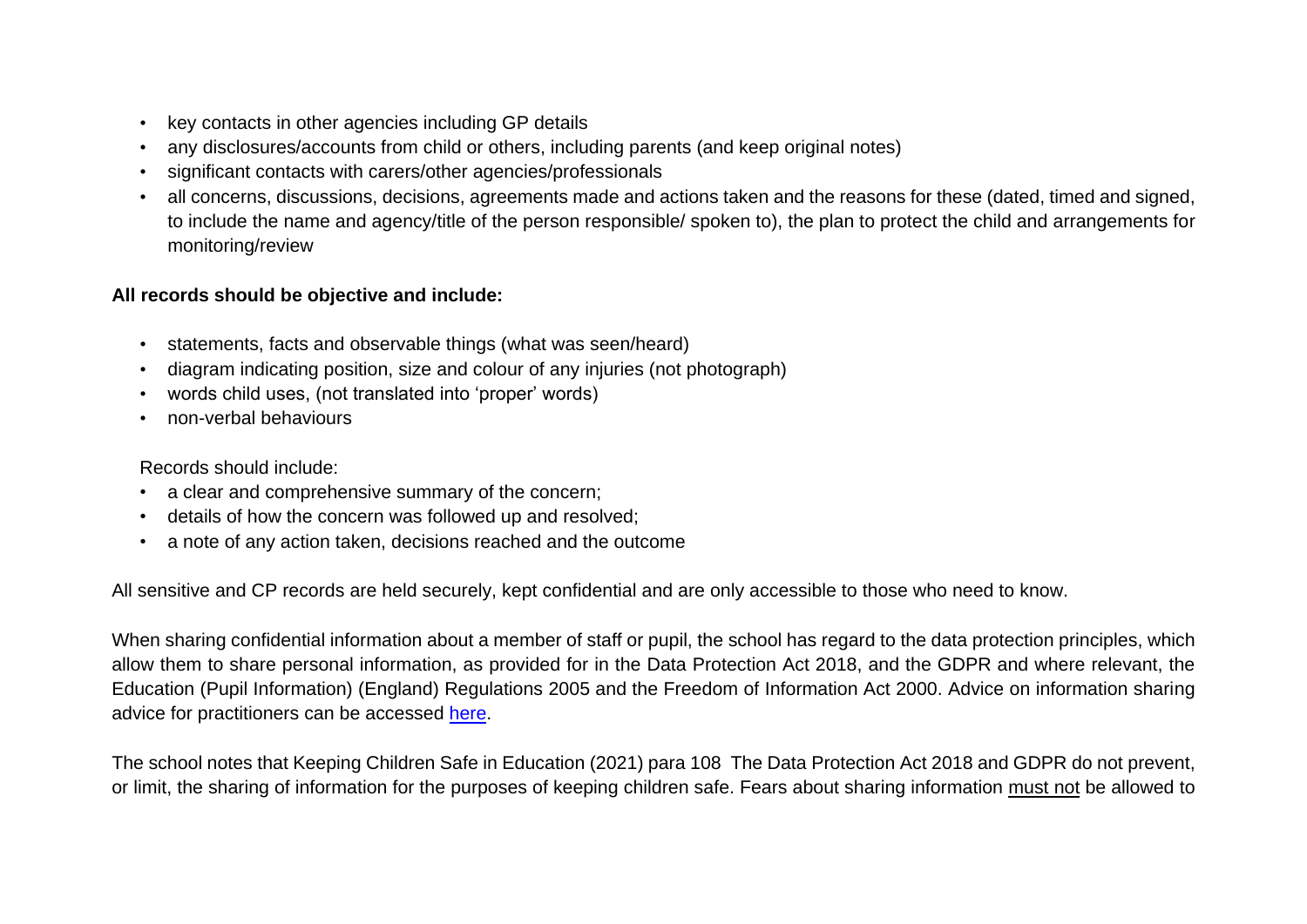stand in the way of the need to safeguard and promote the welfare. This includes allowing practitioners to share information without consent.' KCSIE 2020 para 109.

If in any doubt about sharing information staff should speak to the DSL.

#### **School will monitor:**

**Any cause for concern including where there could be serious child welfare concerns e.g.** 

- Injuries/marks
- Attendance
- Changes e.g. mood/ academic functioning
- Relationships
- Language
- Behaviour
- Demeanour and appearance
- Statements, comments
- Medicals
- Stories, 'news', drawings
- Response to P.E./Sport
- Family circumstances
- Parental behaviour/ care of child
- Online activity

**The DSL will review all monitoring arrangements in the timescale and manner determined by circumstances, recorded and clearly understood by all concerned.**

**f) Supporting the Child and Partnership with Parents and Carers**